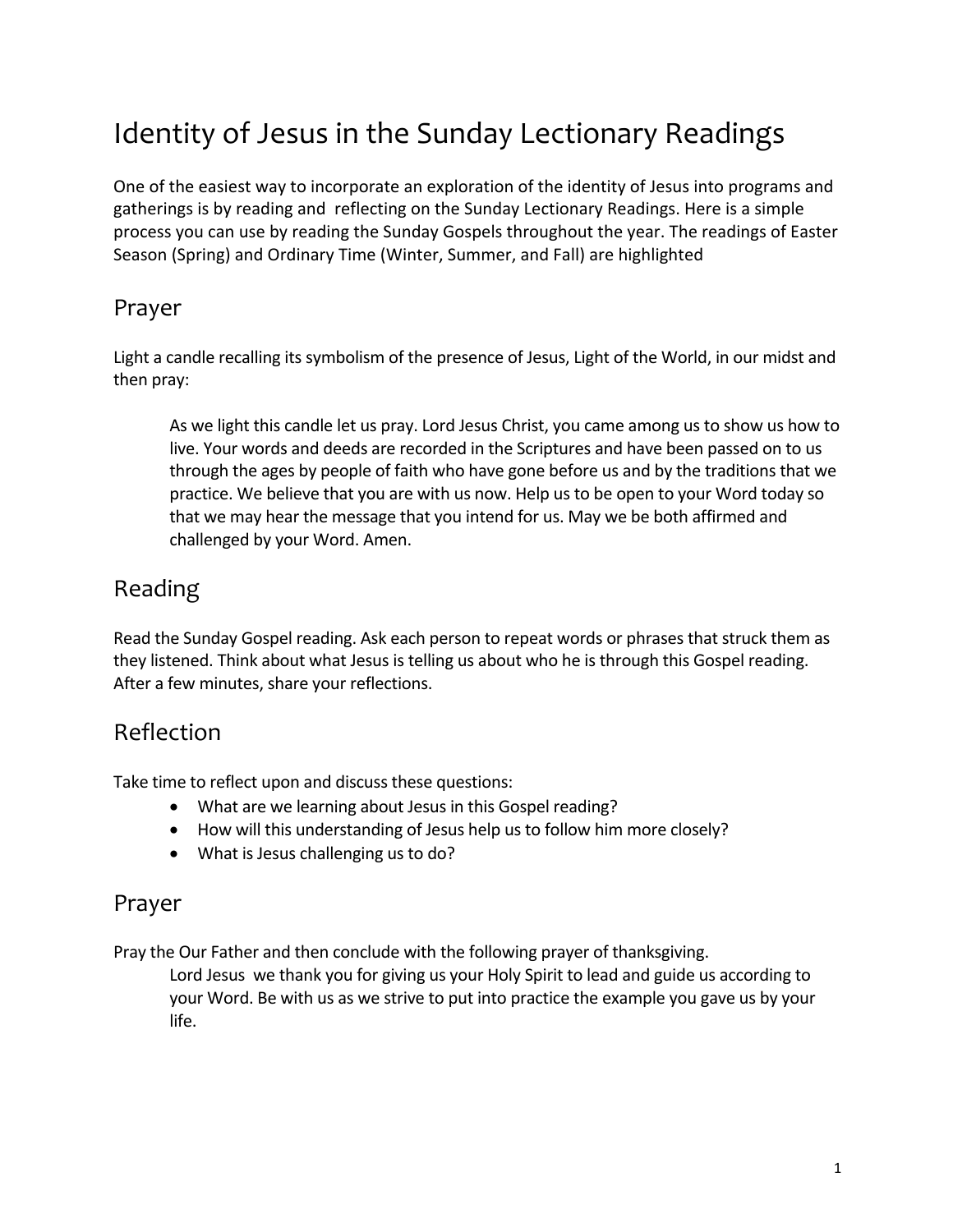#### Gospel Readings Focusing on the Identity of Jesus

Fourth Sunday of Easter-A: I am the Gate for the Sheep: John 10:1-10 Fourth Sunday of Easter-B: I am the Good Shepherd: John 10:11-18 Fifth Sunday of Easter-A: I am the Way and the Truth and the Life: John 14:1-12 Fifth Sunday of Easter-B: I am the True Vine: John 15:1-8 Sixth Sunday of Ordinary Time-B: Healing the Leper: Mark 1:40-45 Seventh Sunday of Ordinary Time-B: Healing the Paralytic: Mark 2:1-12 Ninth Sunday of Ordinary Time-C: Healing the Centurion's Slave: Luke 7:1-10 Tenth Sunday of Ordinary Time-C: Healing the Son of the Widow of Nain: Luke 7:11-17 Twelfth Sunday of Ordinary Time-B: Calming the Storm: Mark 4:35-41 Twelfth Sunday of Ordinary Time-C: Who Do the Crowds Say that I Am?: Luke 9:18-24 Thirteenth Sunday of Ordinary Time-A: Take Up Your Cross: Matthew 10:37-42 Thirteenth Sunday of Ordinary Time-B: Healing the Daughter of Jairus and the Woman with Hemorrhages: Mark 5:21-43 Fifteenth Sunday of Ordinary Time-C: Who is My Neighbor?: Luke 10:25-37 Eighteenth Sunday of Ordinary Time-B: I am the Bread of Life: John 6:24-35 Nineteenth Sunday of Ordinary Time-B: I am Living Bread: John 6:41-51 Twenty-First Sunday of Ordinary Time-A: Who Do You Say I Am: Matthew 16:13-20 Twenty-Second Sunday of Ordinary Time-C: Humble Yourself: Luke 14:1, 7-14 Twenty-Third Sunday of Ordinary Time-B: Healing a Deaf-Mute Person: Mark 7:31-37 Twenty-Fourth Sunday of Ordinary Time-B: Who Do You Say I Am: Mark 8:27-35 Twenty-Fifth Sunday of Ordinary Time-B: Son of Man to Be Handed Over; Be Servants of All: Mark 9:30-37 Twenty Sixth Sunday of Ordinary Time-A: Deny Yourself: Matthew 16:21-27 Twenty-Sixth Sunday of Ordinary Time-C: Rich Man and Lazarus: Luke 16:19-31 Twenty-Eight Sunday of Ordinary Time-B: Sell What You Have and Follow Me: Mark 10:17-30 Twenty-Ninth Sunday of Ordinary Time-B: Son of Man Came to Give His Life as a Ransom for Many: Mark 10:35-45 Thirtieth Sunday of Ordinary Time-B: Healing Bartimaeus: Mark 10:46-52 Thirtieth Sunday of Ordinary Time-A: Great Commandment: Matthew 22:34-40 Thirty-First Sunday of Ordinary Time-A: Be a Servant: Matthew 23:1-12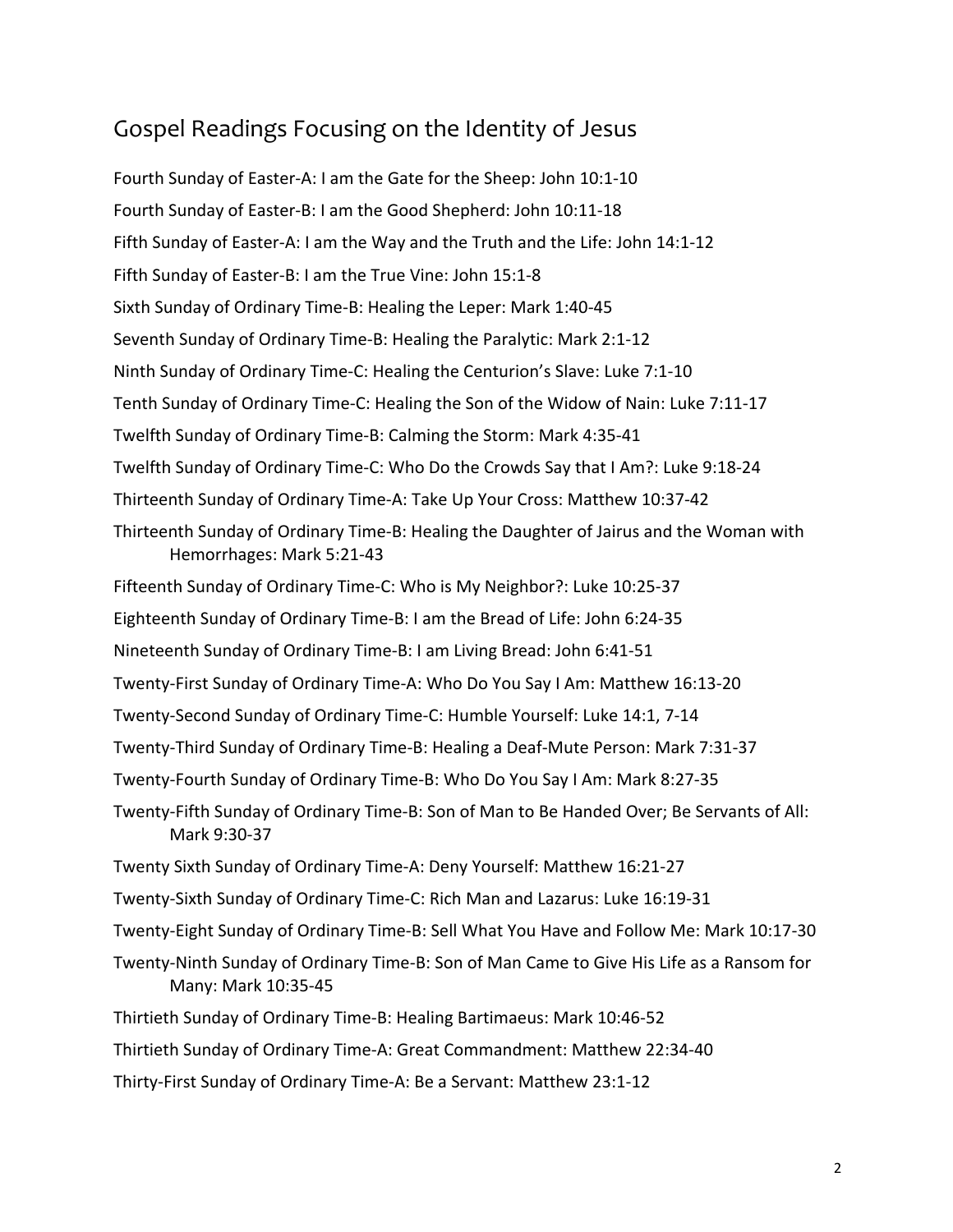### Many Names for Jesus

Jesus asked his disciples this question: "Who do you say I am." In the New Testament, there are many responses. Fill in the blanks choosing a word from the list below.

| Messiah        | God     | Teacher      | Word   | Lord |
|----------------|---------|--------------|--------|------|
| <b>Beloved</b> | Prophet | Son of David | Master | King |

- 1. Paul called Jesus the 'image of the invisible (Colossians 1:15)
- 2. You are the  $\qquad \qquad$ , the Son of the living God. (Matthew 16:16)
- 3. In the beginning was the Word, and the Word was with God, and the was God. (John 1:1)
- 4. You are my Son, the \_\_\_\_\_\_\_\_\_\_\_\_\_\_; with you I am well pleased. (Mark 1:10-11)
- 5. This is the \_\_\_\_\_\_\_\_\_\_\_\_\_\_\_\_\_\_\_\_\_ Jesus from Nazareth in Galilee. (Matthew 21:11)
- 6. You call me \_\_\_\_\_\_\_\_\_\_\_\_\_\_\_ and Lord—and you are right, for that is what I am. (John 13:13)
- 7. Bartimaeus cried out even more loudly, '<sub>c</sub> and the series on me!' (Mark 10:47)
- 8. The lepers called out, saying, 'Jesus, \_\_\_\_\_\_\_\_\_\_\_\_\_\_, have mercy on us!' (Luke 17:13)
- 9. Thomas answered him, 'My \_\_\_\_\_\_\_\_\_\_\_ and my God!' (John 20:28)
- 10. They asked, 'Where is the child who has been born \_\_\_\_\_\_\_\_\_\_ of the Jews?' (Matthew 2:2)

Answers: 1-God; 2-Messiah; 3-Word; 4-Beloved; 5-Prophet; 6-Teacher; 7-Son of David; 8-Master; 9-Lord; 10-King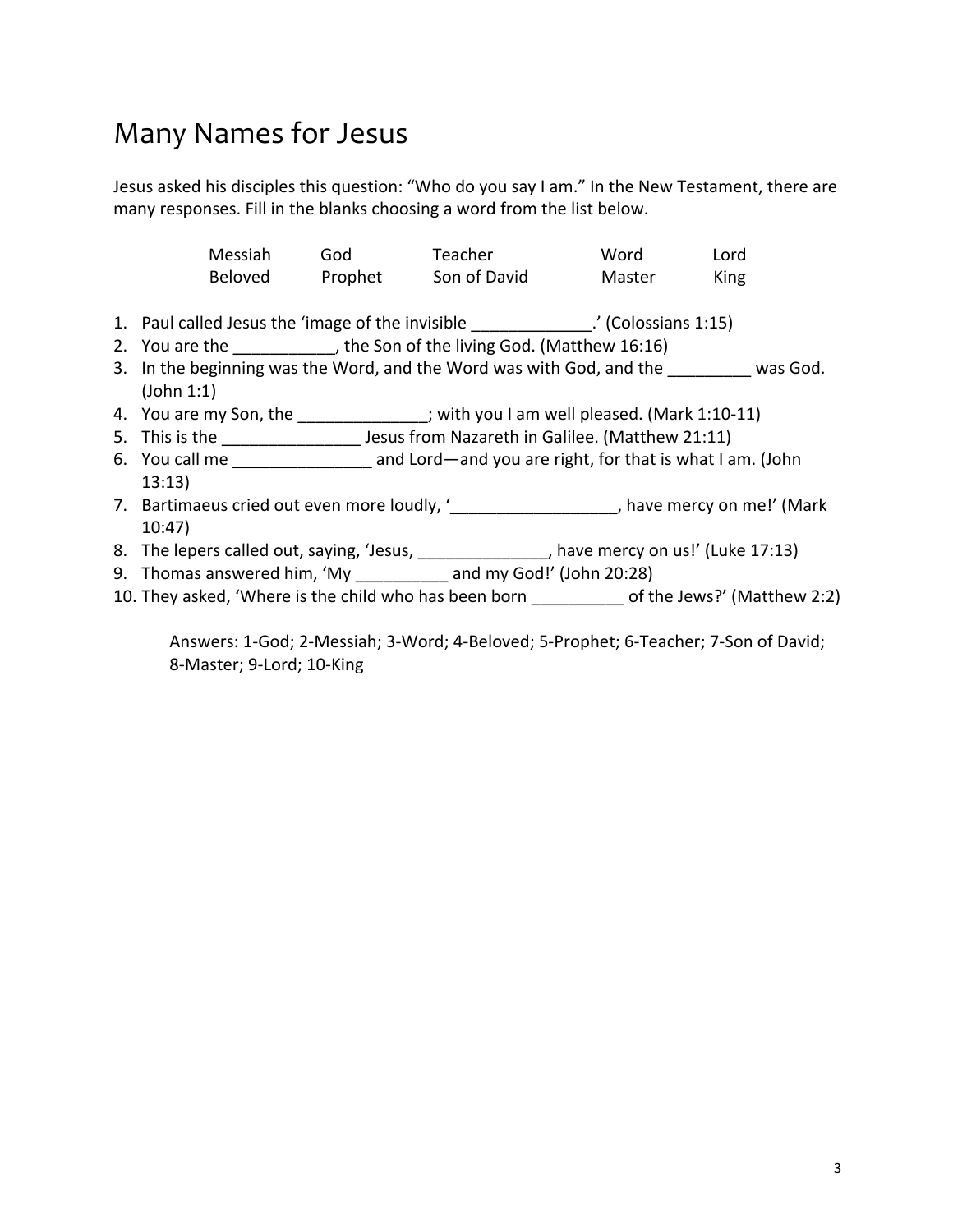# I Am

Consider these Jesus statements from John's gospel:

"I am the bread of life" (John 6:35). "I am the light of the world" (John 8:12). "I am the way, and the truth, and the life" (John 14:6)

Take a moment to meditate on each statement. Now, complete the following statements. Share your responses with someone who knows and loves you.

- Jesus, you are the bread of life for me because . . .
- Jesus, you are the light of the world for me when . . .
- $\bullet$  Jesus, you are the way, the truth, and the life for me by ...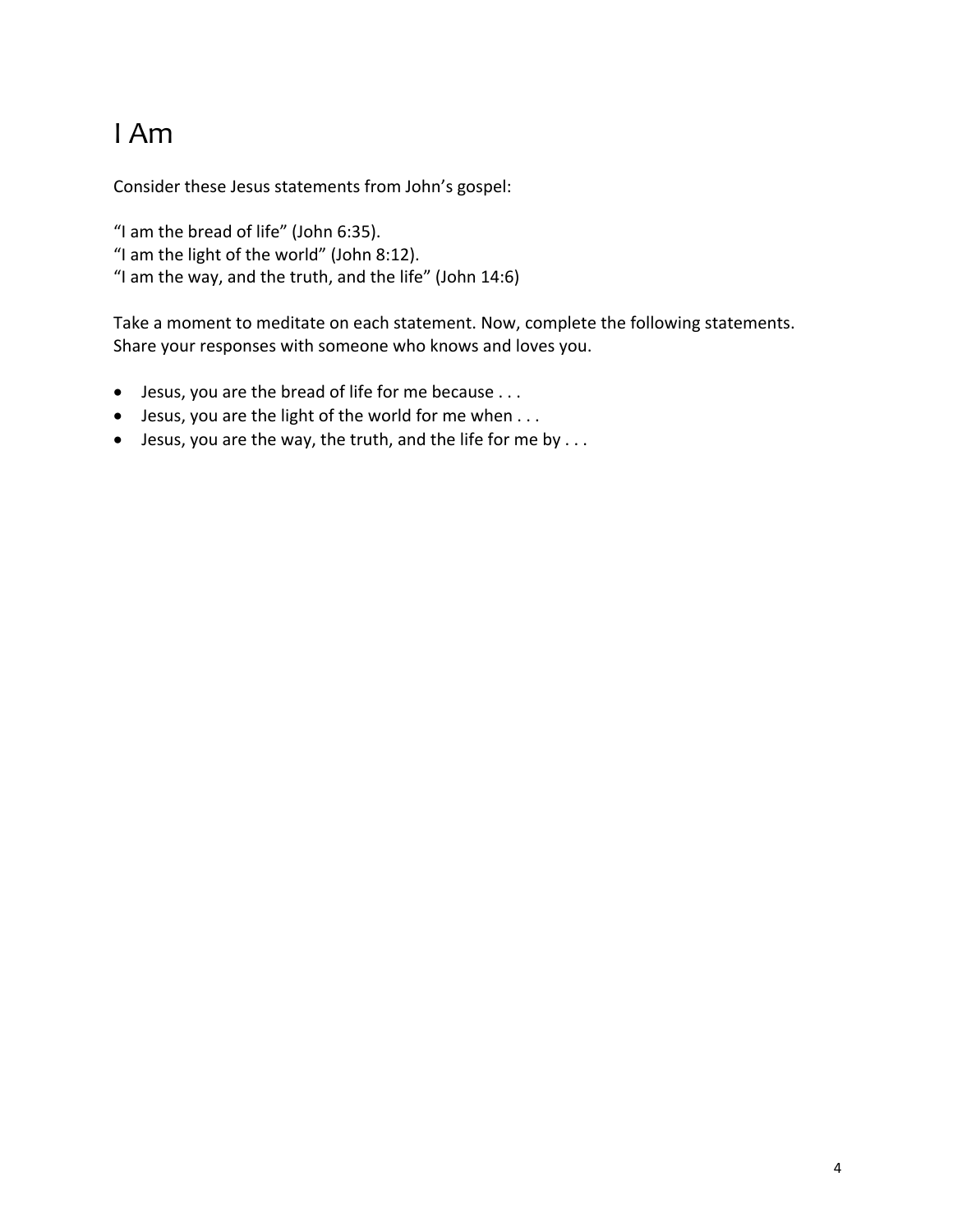# I Am the Bread of Life

Jesus said to his disciples, "I am the bread of life. Whoever comes to me will never be hungry, and whoever believes in me will never be thirsty" (John 6:35).

To further ponder Jesus as the bread of life, why not prepare a loaf of bread from scratch? As you prepare each ingredient, read together what the ingredient contributes to the loaf of bread (see below). What connections can you make to Jesus' statement about being the bread of life?

Bread making also demands patience, for it takes time for it to rise and bake, so while you are waiting, why not nourish each other by reading together this magazine together.?

#### A Simple Bread Recipe

#### **Ingredients**

- **2 tsp. dry yeast.** Yeast makes the bread rise. As Catholics we are called to be leaven in the world, yeast in the world, that we might help the kingdom of God rise to fulfillment. How are you yeast?
- **1 1/2 cups warm water.** Water dissolves the yeast and helps the ingredients to mix. When we are baptized we are immersed into water that cleanses, refreshes, and plunges us into the life and death of Jesus. How are Christians like water in today's world?
- **1 tsp sugar.** Sugar helps the yeast to grow and sweetens the bread. What helps you to grow in your faith?
- **1 1/2 tsp. salt.** Salt brings out the flavor of the bread. How do you flavor the world, bring out the best in the people around you?
- **1 tsp. melted butter or vegetable oil.** Fat helps the bread to stay moist. What do you do to keep your faith from becoming stale?
- **3 1/2 cups unbleached white flour (or 2 1/2 cups white and 1 cup whole wheat flour mixed).** Flour provides substance and weight to the bread. What brings substance and content to your life as a Christian?

#### **Directions**

- 1. Place the warm water (bath tub comfortable temperature) into a medium-sized mixing bowl, stir in the sugar, then sprinkle the yeast on top. Wait about five minutes until the yeast has dissolved and begun to foam.
- 2. Add the melted butter/oil and the salt.
- 3. Stir in the flour with a wooden spoon until it becomes too difficult to manage.
- 4. Turn the dough out onto a well-floured board and let it rest--absorbing more of the flour- while you clean out and oil the bowl using a piece of paper towel that you have dipped into some oil.
- 5. Knead the dough, working in additional flour as needed, until it is smooth and elastic, and just beyond feeling sticky (about 5 minutes).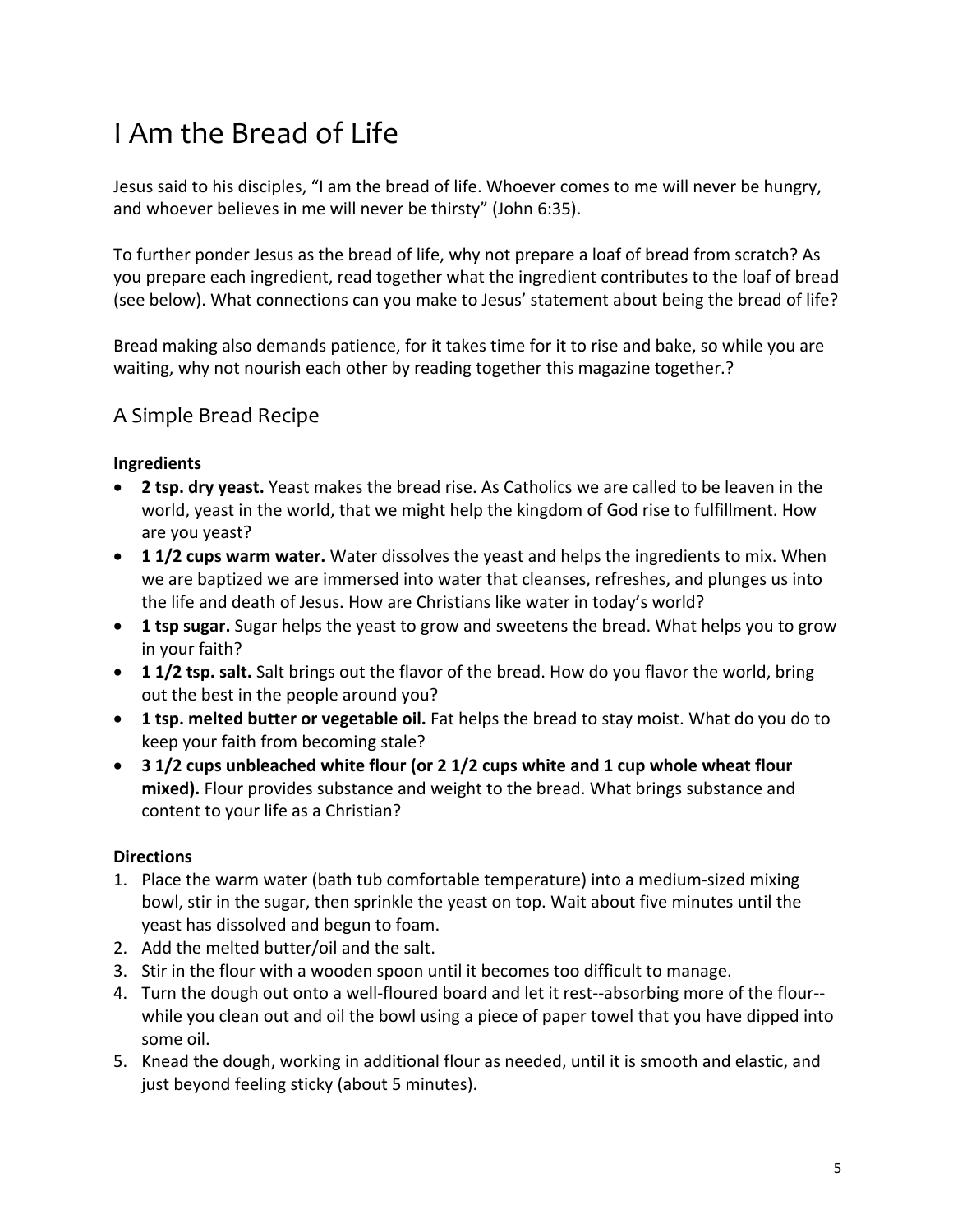- 6. Return the dough to the bowl and cover with a damp towel. Leave it to rise for about 1 1/2 hours until it has doubled in bulk.
- 7. Punch the dough down with floured hands.
- 8. Form the dough into a loaf and place in a greased bread plan.
- 9. Let the loaf rise until it is double in size.
- 10. Put the loaf in a preheated 425-degree oven, for the first 15 minutes, then turn the oven down to 350 degrees for another 15-20 minutes.
- 11. Take the bread out of the oven and gently tap it out of the pan; it should sound hollow when tapped on the bottom. Allow it to cool thoroughly on a rack before slicing.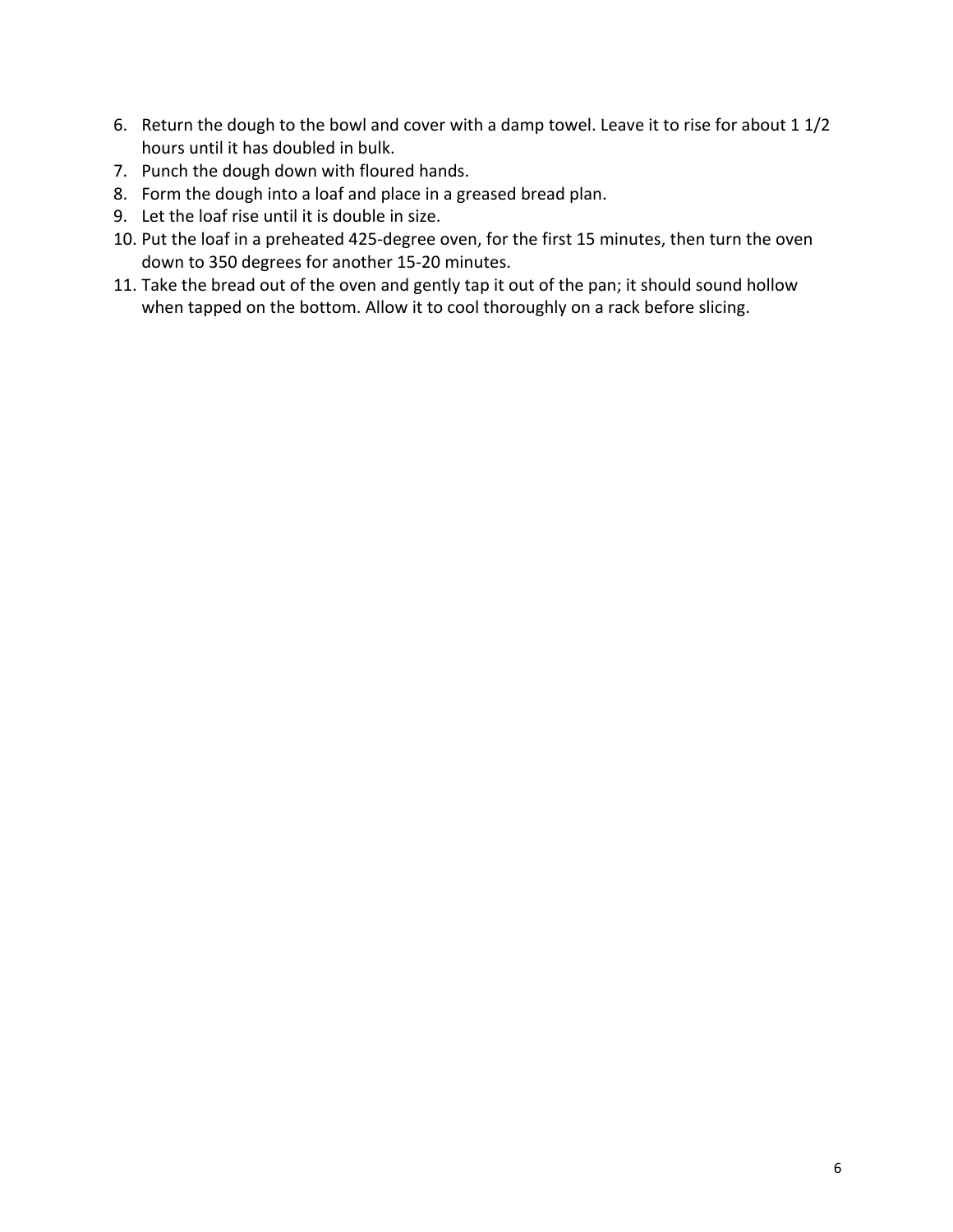# Stories of Jesus and His Friends

- 1. Choose a favorite or well-known Gospel story.
- 2. Read the story silently. Close your bibles, and sit quietly for a moment, allowing the story to seep into your memory.
- 3. Now, as a group, retell the story in your own words. The first person begins the story with a line or two and then stops. Someone else chimes in with the next line or two. Continue until the story is told. Don't worry if the re-telling is not complete or accurate or in the right order. Each person remembers the parts that mean the most to them.
- 4. When the story is told, take another moment of silence, and then discuss as a group what it was like to re-tell the story. What was emphasized? What was missed? What did you learn about Jesus?
- 5. Conclude with this simple prayer. Jesus, thank you for all the great stories your bring us, and thank you for teaching us something new every time we hear them. Amen.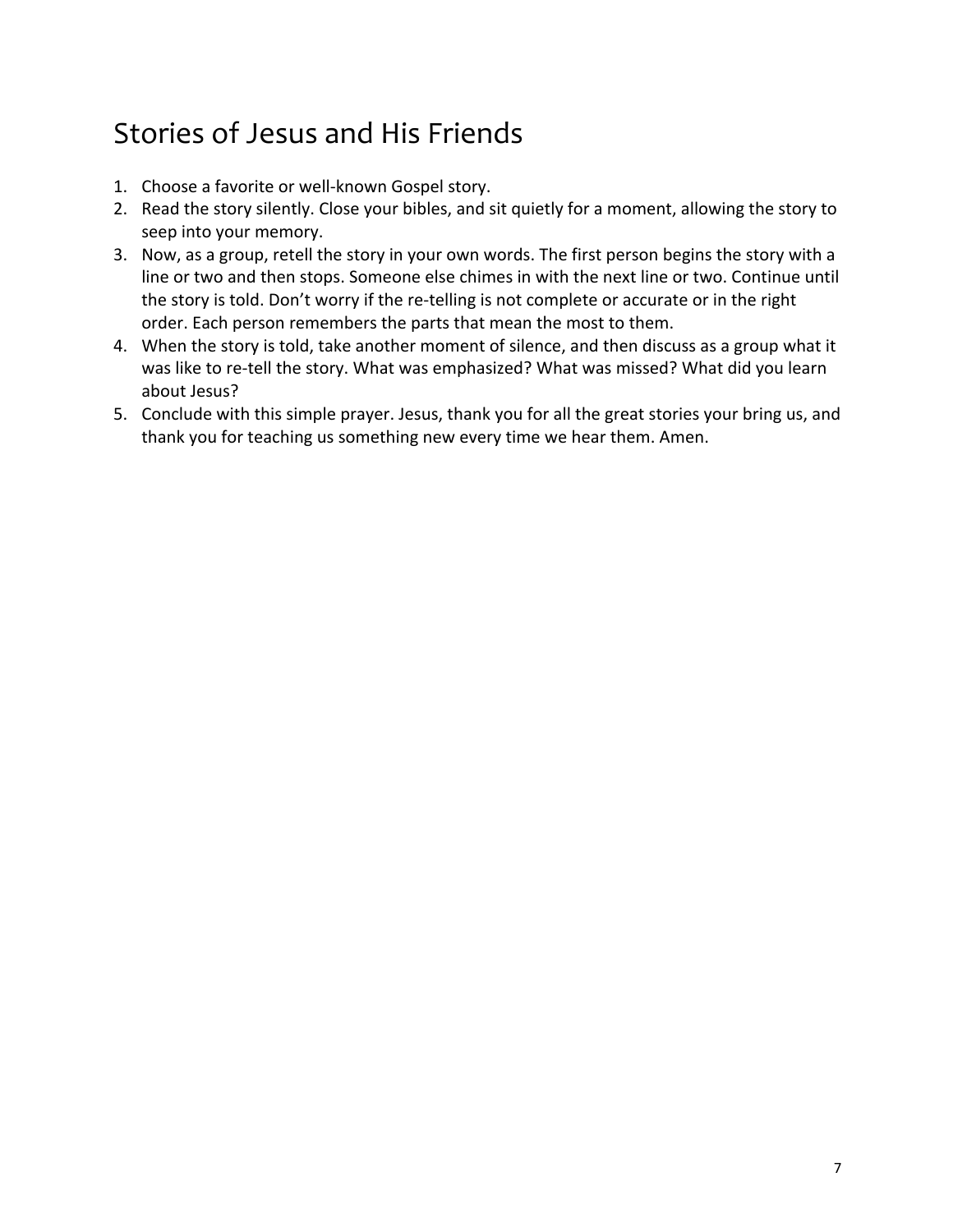# Empty Yourself

Have you ever stopped to think what the Second Person of the Trinity gave up when he was incarnated as the person Jesus? He had it made in heaven, hanging with the Father and the Spirit in perfect love and perfect community!

But St. Paul tells us in his letter to the Philippians,

"who, though he was in the form of God, did not regard equality with God as something to be exploited, but emptied himself, taking the form of a slave, being born in human likeness. And being found in human form, he humbled himself and became obedient to the point of death even death on a cross" (Phil. 2: 6-8).

If Jesus could empty himself of his divinity to live like us and show us how to live, we can't help but respond. We can look at how Jesus lived his human life and try to follow his example. What did Jesus *do* as a human person?

- He prayed to his Father a lot.
- He challenged people not to sin but forgave them unconditionally.
- He criticized the powerful who used their power to hurt others.
- He stood for the poorest of the poor.
- He loved everyone he met with no strings attached.
- How can you do each of those things in your life?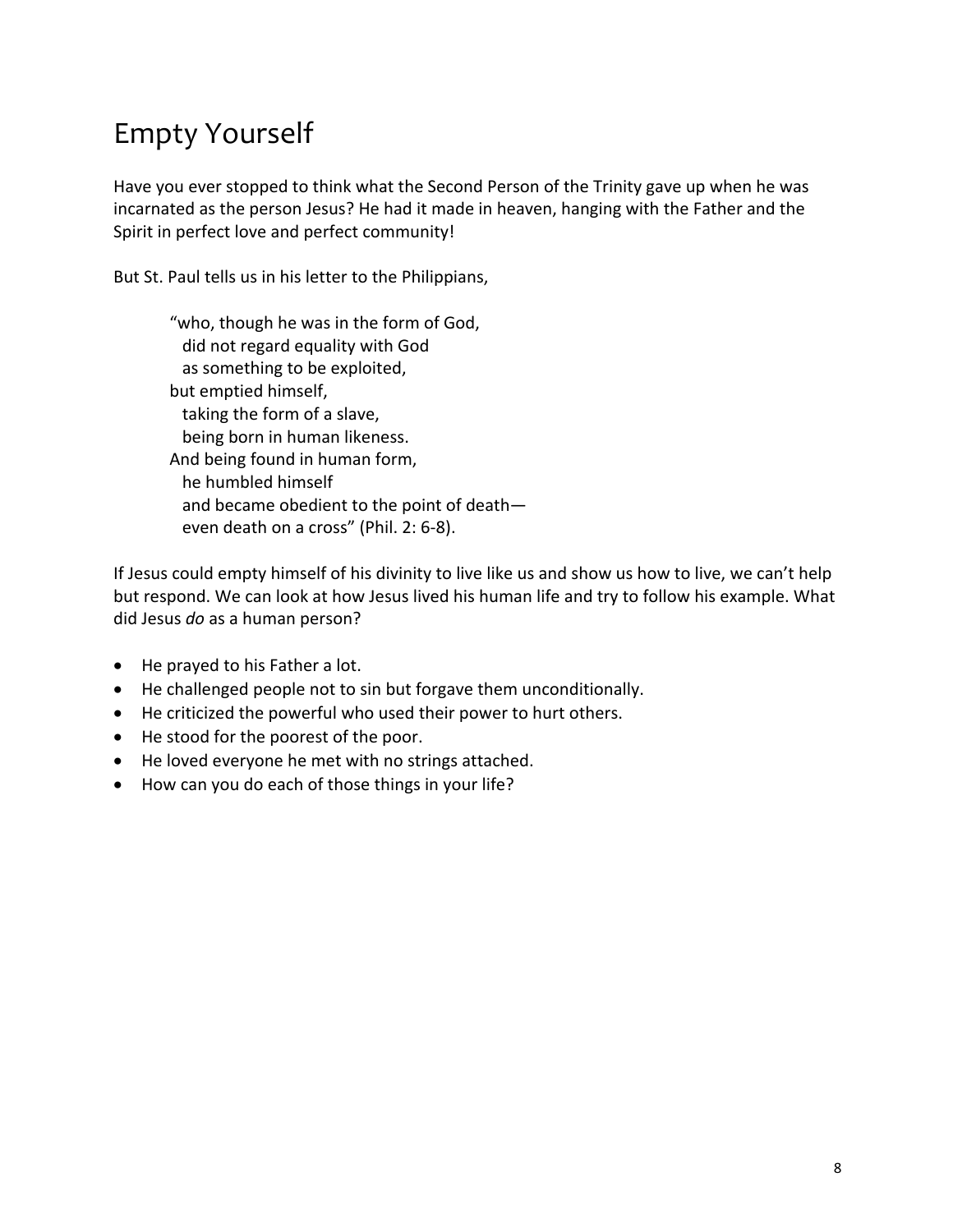## Stained Glass Windows

Does your church have stained glass windows? Do those windows depict scenes from the Gospels? Many older churches have elaborate and beautiful windows showing scenes from famous Gospel stories. If not your church, perhaps there is a church in your town. Make a visit to that church with your family or your faith-sharing group. Or go to the library and find a pictorial book on stained glass windows.

Look carefully at the windows. Allow your memory of Gospel stories come to the forefront of your mind until you can identify the story in the window. Talk with each other about what you see in the windows—the faces of Jesus and others, their emotions. Place yourself in the story. How would you have felt? How would you have acted?

After your visit, make an attempt to create your own "stained glass" picture. What gospel story do you want to depict? Read the story. Draw the picture and color it in. Share it with someone.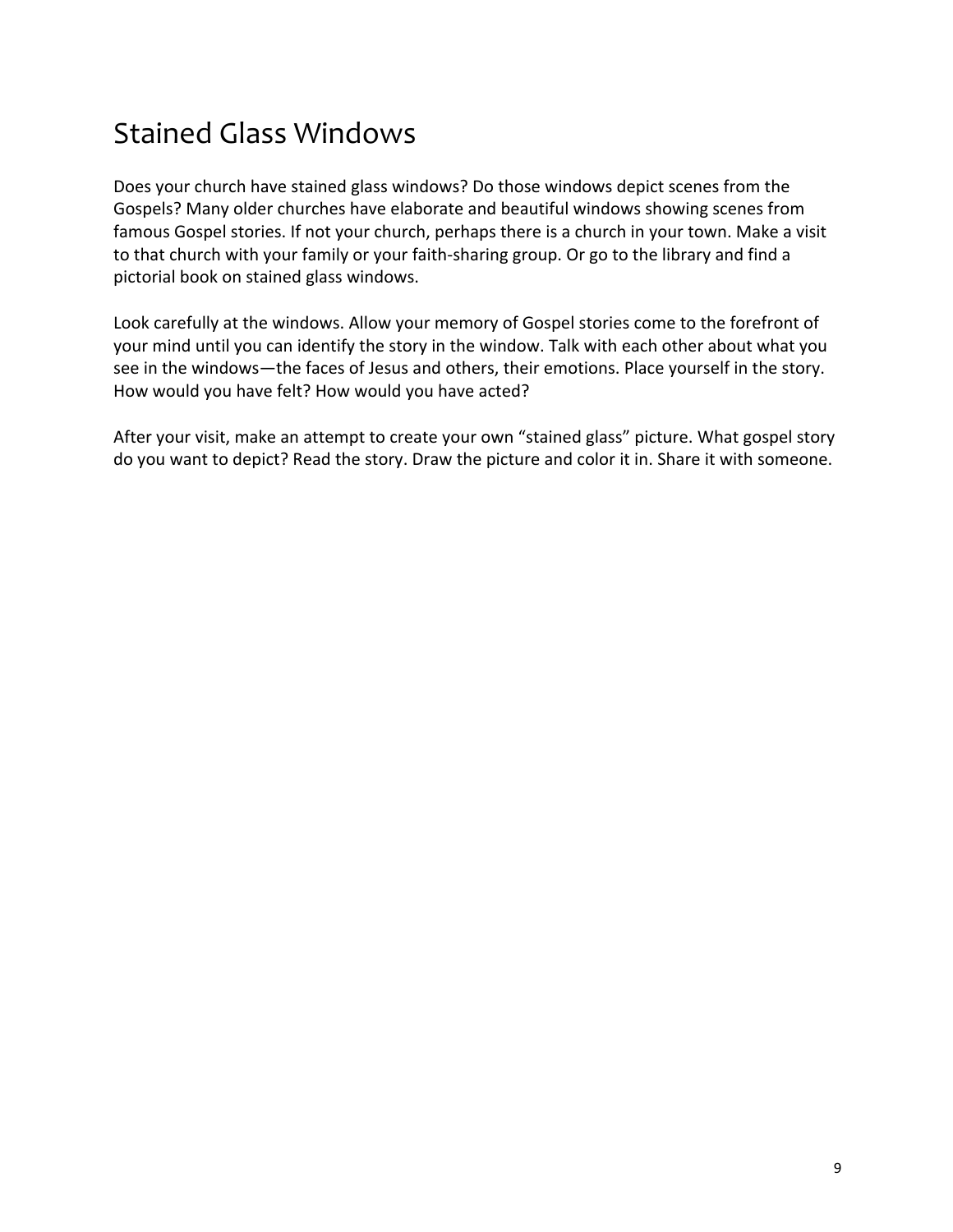# Describing Jesus

Studying and learning about Jesus is called *Christology*. We know that Jesus is both fully divine and fully human. Think of words to describe Jesus' divinity and words to describe Jesus' humanity. List them in the appropriate column. The first one in each column is done for you.

| Jesus is fully divine. | Jesus is fully human. |  |  |
|------------------------|-----------------------|--|--|
| Jesus healed people.   | Jesus felt pain.      |  |  |
|                        |                       |  |  |
|                        |                       |  |  |
|                        |                       |  |  |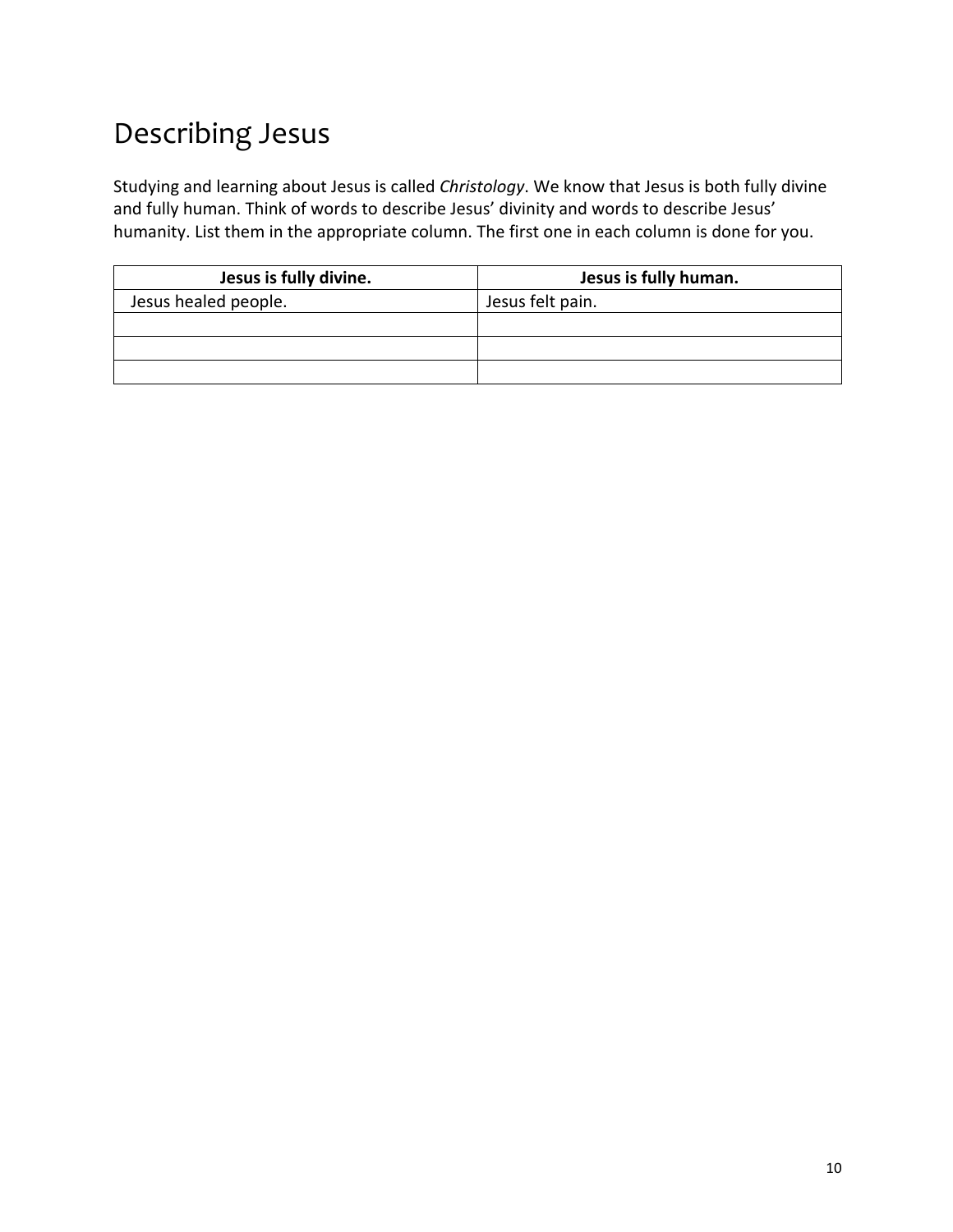## A Jesus Cinquain

A cinquain (pronounced "sin-cain") is a special type of poem. Think about what Jesus means to you. Following the directions, write a cinquain about Jesus. A sample cinquain is done for you.

> Jesus divinely human teaches me love offering himself in exchange Savior

> > $\overline{\phantom{a}}$  , where  $\overline{\phantom{a}}$ a one word title

\_\_\_\_\_\_\_\_\_\_\_\_\_\_\_ \_\_\_\_\_\_\_\_\_\_\_\_\_\_\_ two words describing your title

\_\_\_\_\_\_\_\_\_\_\_\_\_\_\_ \_\_\_\_\_\_\_\_\_\_\_\_\_\_\_ \_\_\_\_\_\_\_\_\_\_\_\_\_\_\_ three words (verbs) describing an action related to the title

\_\_\_\_\_\_\_\_\_\_\_\_\_\_\_ \_\_\_\_\_\_\_\_\_\_\_\_\_\_\_ \_\_\_\_\_\_\_\_\_\_\_\_\_\_\_ \_\_\_\_\_\_\_\_\_\_\_\_\_\_\_ four words describing a feeling about the title, a complete sentence

> \_\_\_\_\_\_\_\_\_\_\_\_\_\_\_ one word that refers back to your title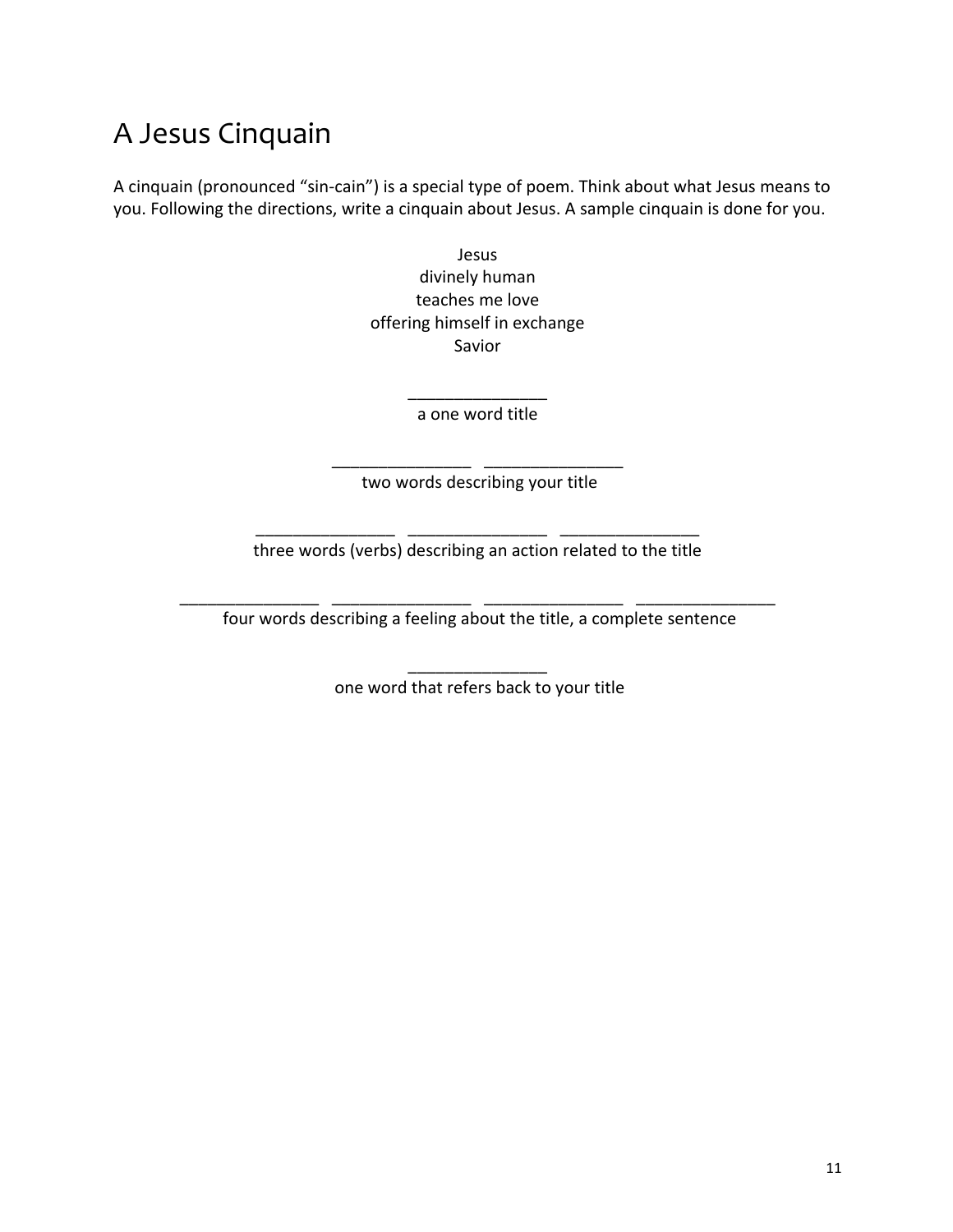# Be the WORD

John's Gospel proclaims that Jesus is the Word of God. Webster's Dictionary defines a word as "a speech sound or series of speech sounds that symbolizes and communicates a meaning . . ." How can you convey the meaning of Jesus to those around you?

- You can talk with family members, classmates, and friends about Jesus, his undying love, his suffering, death and resurrection, his miracles and teachings. Set aside a few minutes at the end of each day to describe for each other how Jesus has been present in your life over the last 24 hours.
- You can read the Word in Sacred Scripture to learn more about Jesus. Choose a time each day to become immersed in the Word of God. Select passages which fit your current needs, or read through the different books of the Bible chapter by chapter.
- You can witness to Jesus at work or at school. This might be silent witnessing—being an example of Jesus' kindness and care for the "least of our brothers and sisters." It might be wearing a cross, a bracelet, a T-shirt or another item of clothing or jewelry with a religious symbol on it. Remember—this means you take on the responsibility of living the meaning of the symbol you are wearing! And it might be sharing the Good News of Jesus with your coworkers or fellow students.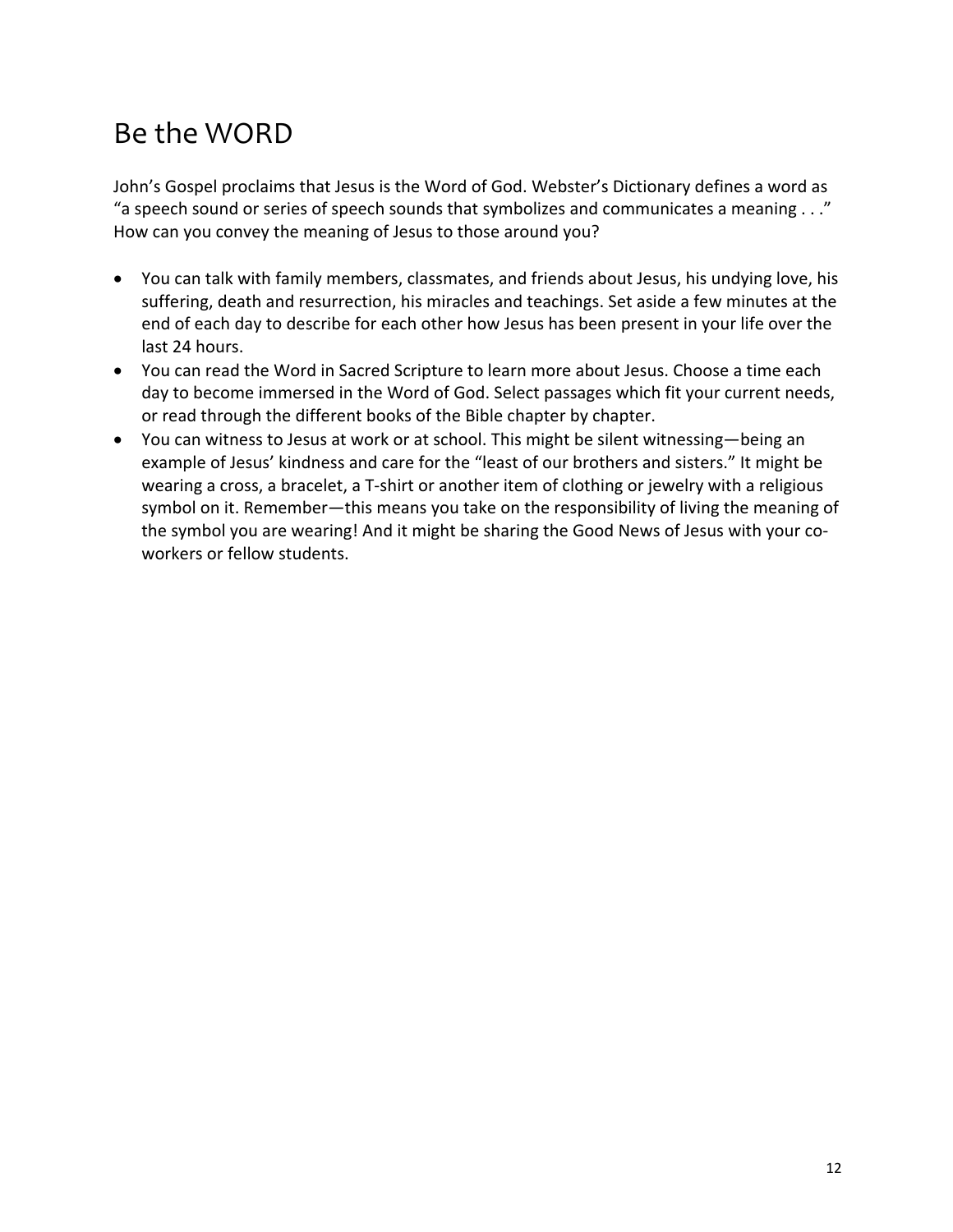#### Incarnation

The *Catechism of the Catholic Church* describes Incarnation as "the fact that the Son of God assumed a human nature in order to accomplish our salvation" (461). The Catechism uses Paul's description in Philippians 2 to capture the awesome self-giving of the Second Person of the Trinity:

". . . Christ Jesus, who, though he was in the form of God, did not regard equality with God as something to be exploited, but emptied himself, taking the form of a slave, being born in human likeness. And being found in human form, he humbled himself and became obedient to the point of death even death on a cross" (Phil. 2: 5-8).

How do we as followers of Jesus respond to this perfect act of self-giving?

What else can we do but give of ourselves to others like he did?

How can we be anything but humble when the Second Person of the Trinity emptied himself of his godliness to be with us and show us how to live as human beings?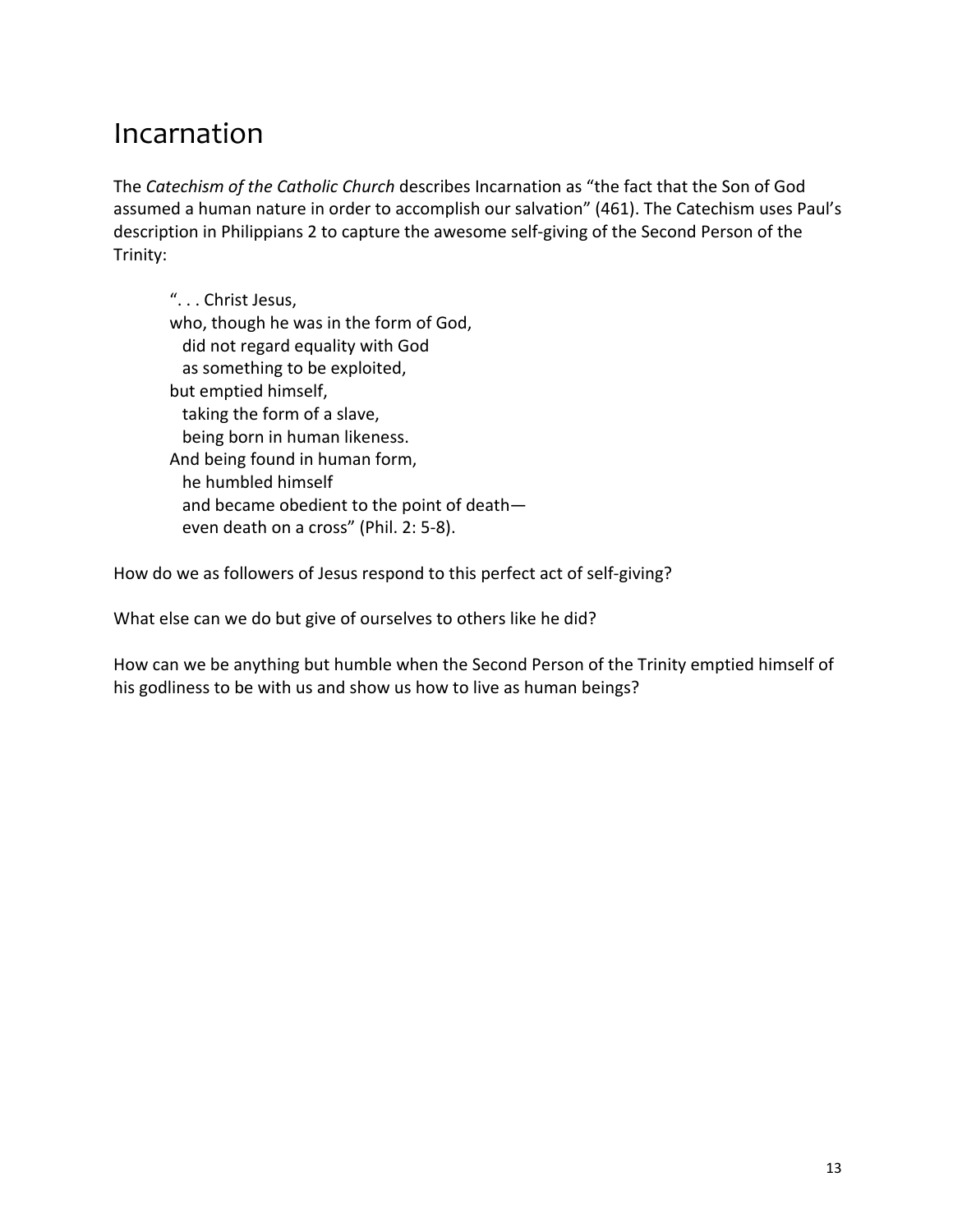#### Relate to Jesus

When you think of Jesus what image comes to mind? One of the amazing things about Jesus is that while totally divine, he experienced our humanity. The gospels are full of stories of Jesus experiencing life much in the same way that we do right now. Think about this: how can you connect what you experience with the life of Jesus?

When you experience the loss that comes from the death of a friend, think about Jesus and how he reacted when he learned that his friend Lazarus had died (John 11:1-44).

Has anyone ever betrayed you? You thought they were your friend and they ended up stabbing you in the back? Imagine how Jesus felt when Judas betrayed him, and with a kiss no less (Luke 22:47-53).

Have you experienced anger when something important to you is treated with disrespect? Jesus got angry too when the money changers and the merchants turned the temple into an opportunity to exploit God's people (Matthew 21:12-17).

What other personal experiences can you think of that Jesus could relate to? When you pray, talk to Jesus about how you feel, read the gospel stories to uncover how Jesus felt during his time on earth. Jesus' experiences are another opportunity to enter into a deeper relationship with him.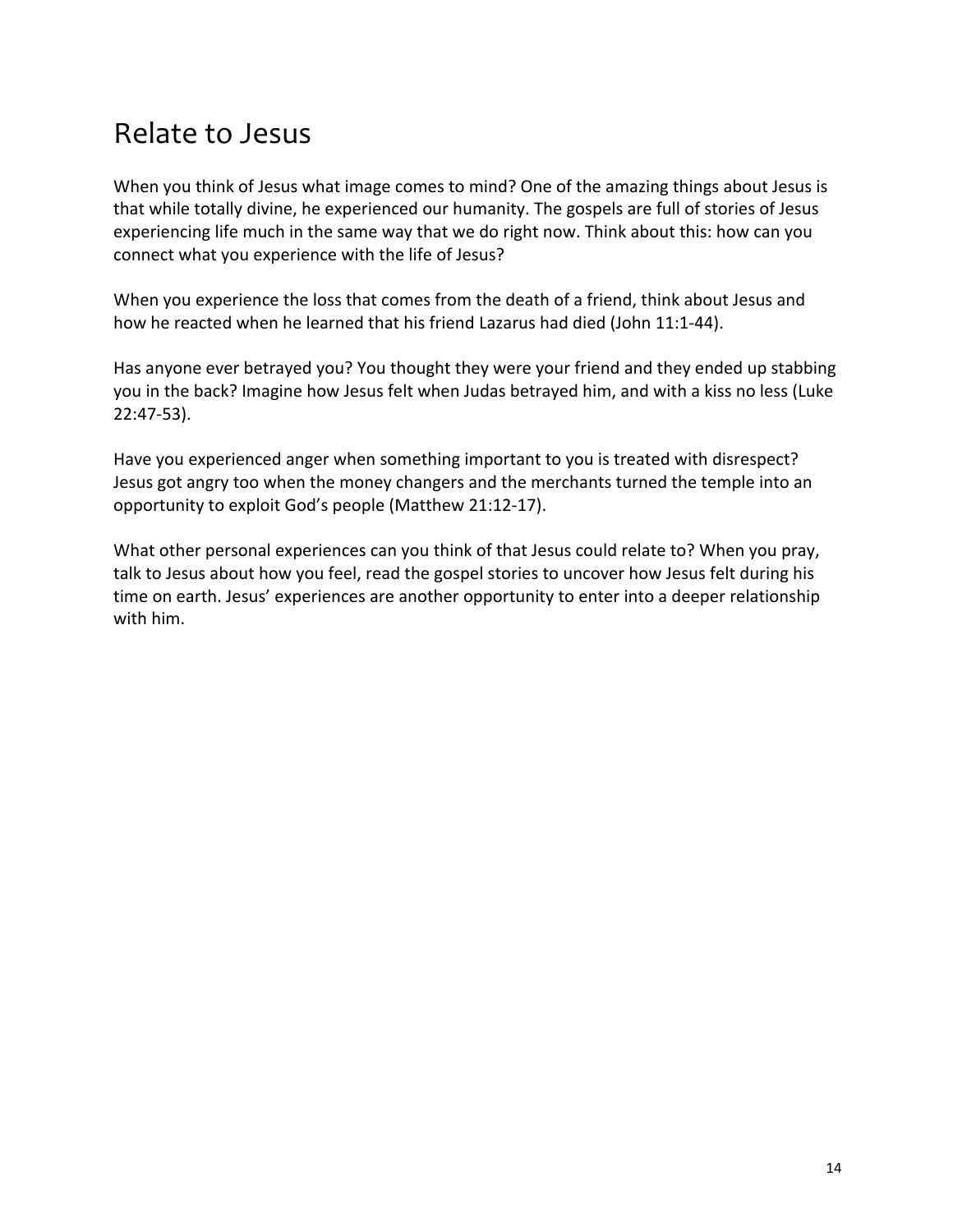### What *Would* Jesus Do?

Incarnation means God became *one of us*. He entered our human condition and showed us how to live. Our response to the Incarnation must reflect the way Jesus lived as a human being. We can measure our lives by Jesus' example. Consider the following:

- Jesus had total integrity. You demonstrate integrity in your life by being true to yourself—as a person created in God's image and likeness. You speak the truth even when it's risky. Your outer actions match your inner values.
- Jesus had a vision which he called the "Kingdom of God." You are visionary when you have a long-range plan for your life which includes perfect union with God in heaven. You set goals which reflect your baptismal call to be a disciple of Jesus.
- Jesus had compassion. You care about people who are suffering. You donate money for relief for victims of famine, war, and natural disasters. You volunteer time at a local shelter or other agency which strives to alleviate injustice. You speak out on behalf of those who have no voice.
- Jesus served others. You give someone who is tired or anxious your place in line. You pick up after others without complaint. You take seriously Jesus' teaching that the last shall be first.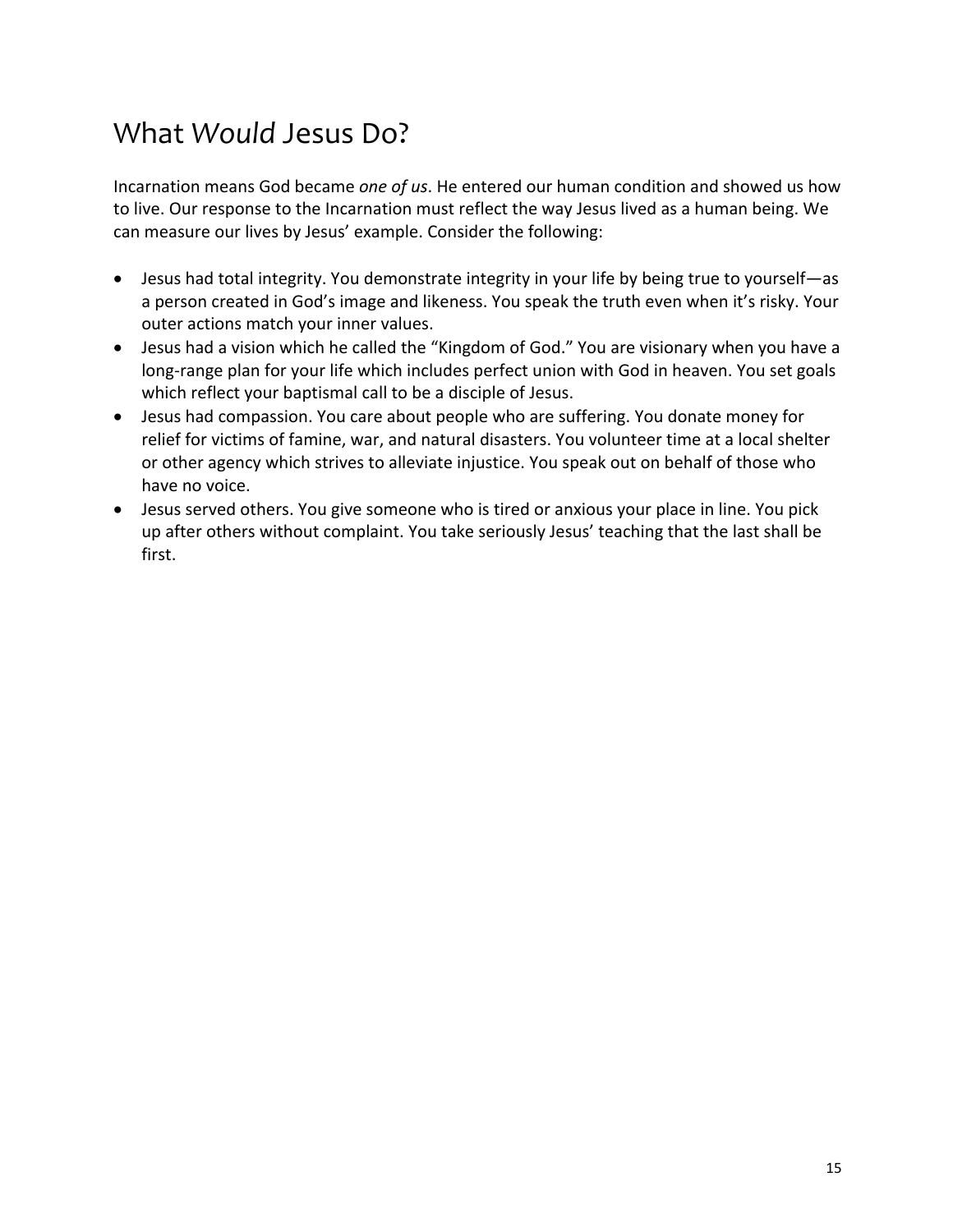# Keeping the Dream Alive

Jesus set an example for us by the way he remained true to his dream—a dream of a world in which everyone would have enough. Jesus gave people hope for a future which doesn't include hunger, homelessness, or fear. He shared his dream, which he called the kingdom of God, as he taught his followers how to live.

As disciples of Jesus, we are also called to make his dream a reality. Every time we pray the Our Father, the words "thy Kingdom come" are a commitment to help realize Jesus' dream. Rosa Parks dreamed of a world in which she could take her rightful place on the bus as a *person*. She imagined a world where the color of her skin wouldn't determine her status or cause degradation. Her courageous stance contributed to the civil rights movement of the 1960's. Jonas Salk dreamed of a world free of the crippling effects of polio. His discovery of a vaccine to combat polio helped the world come close to eradicating this terrible disease.

What is your dream for the world? What gifts has God given you to realize this dream? What steps can you take today to make your dream one step closer to reality?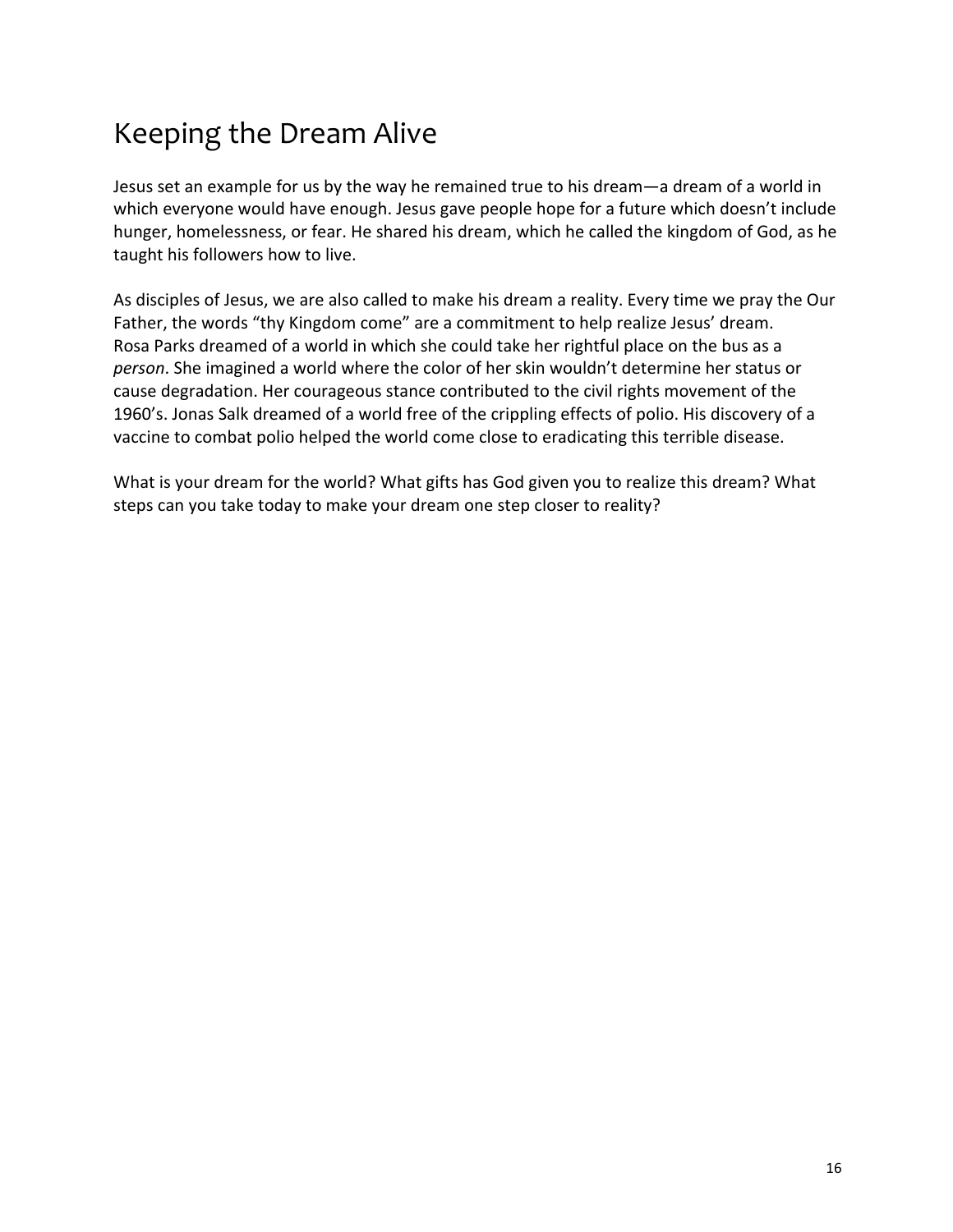# Christian Acronym

Christians are followers of Jesus Christ. Using each of the letters in the word CHRISTIAN, create an acronym that describes the way Christians are to live their lives. One has been done for you as an example.

 $\underline{\underline{C}}$  $H$ R Inviting and welcoming others into our faith community. S T I  $\underline{A}$  $\underline{\mathsf{N}}$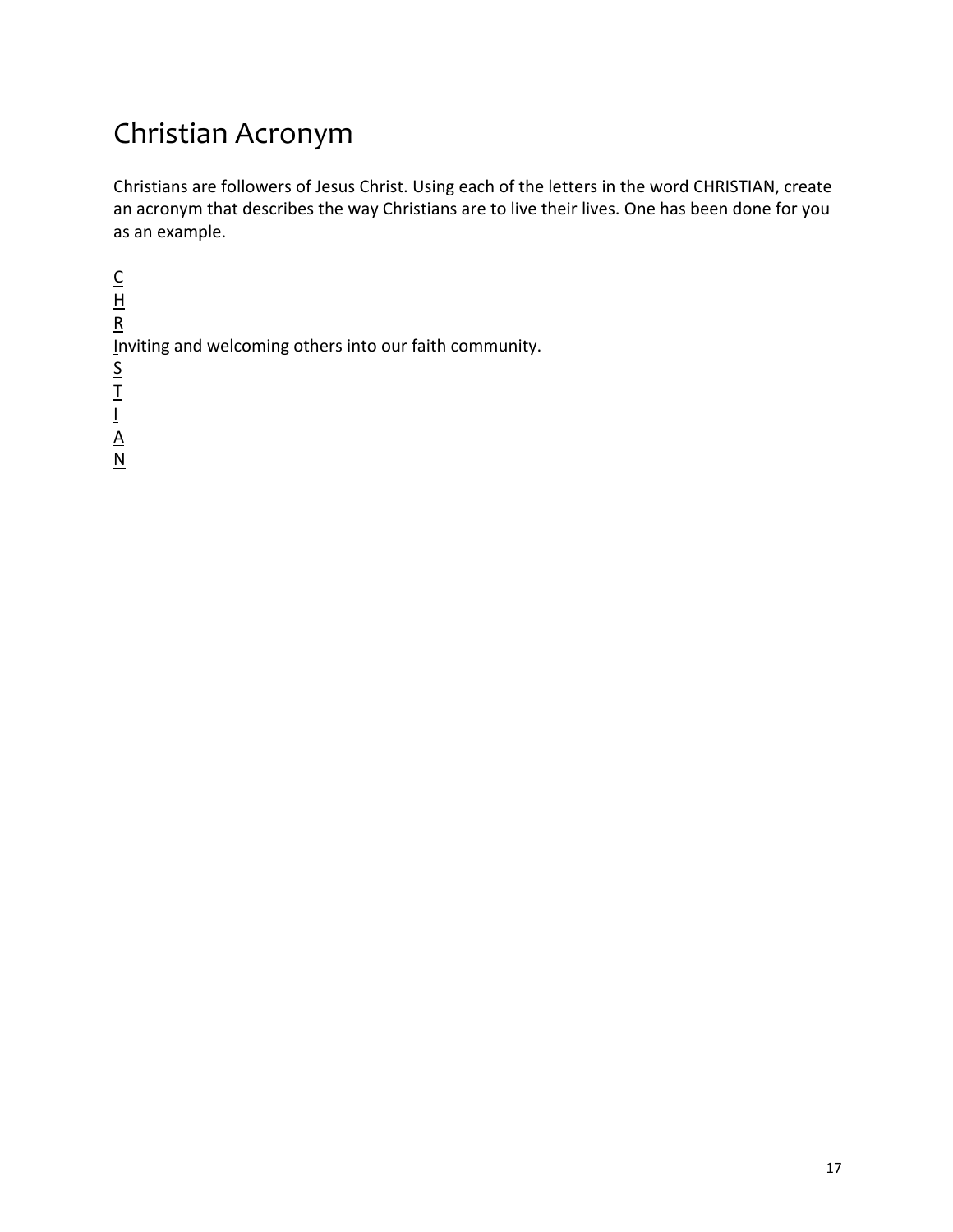# "The Spirit of the Lord is Upon Me"

The "end times" referred to in many Advent Scripture readings are also called the eschaton, the second coming of Christ, or the reign of God. Under any title, the Kingdom of God is one in which justice, love and peace are prevalent, God's will is perfectly realized and evil is vanquished forever.

This Kingdom was Jesus' goal when he proclaimed his mission on earth:

'The Spirit of the Lord is upon me, because he has anointed me to bring good news to the poor. He has sent me to proclaim release to the captives and recovery of sight to the blind, to let the oppressed go free, to proclaim the year of the Lord's favor.' (Luke 4: 18-19)

The *Catechism of the Catholic Church* instructs that "Christ the Lord already reigns through the Church, but all the things of this world are not yet subjected to him. The triumph of Christ's kingdom will not come about without one last assault by the powers of evil." (*CCC* 680) In the meantime, we disciples are challenged to make the reign of God real by living the way Jesus did—caring for the poor and vulnerable in our midst and sharing the Good News of Jesus with all whom we encounter.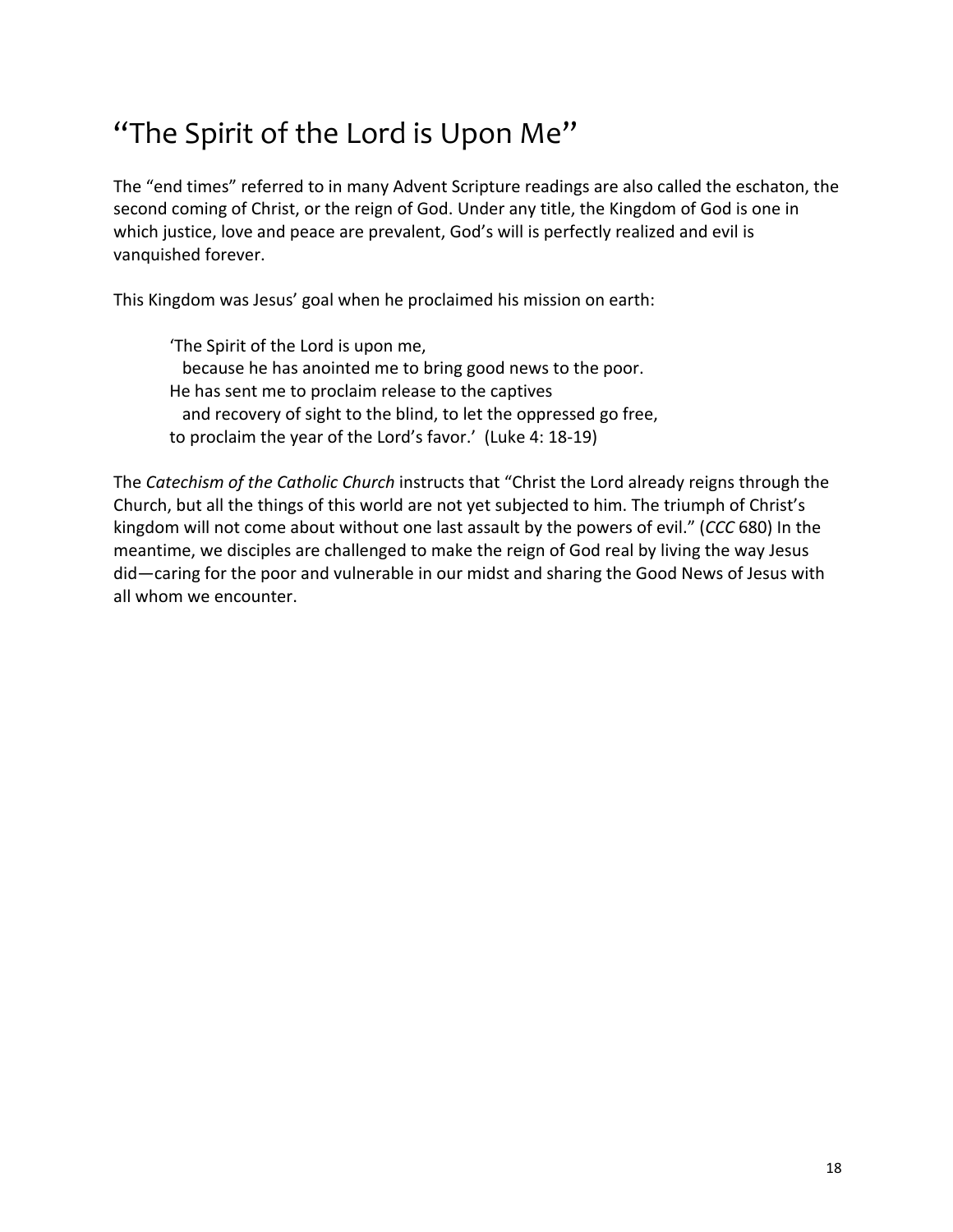# Examination of Conscience

John the Baptist called the people to repentance in preparation for the advent of Jesus in their lives. We, too, are called to repentance when we fail to be the people God created us to be.

During Advent, participating in the Sacrament of Reconciliation is a profound and appropriate way to demonstrate our desire to be "ready" for the birth of our Savior in the world. In preparation for the sacrament, a simple examination of conscience can help us enter into the experience of repentance and forgiveness in a deeper, more meaningful way. We can ask ourselves the following questions to prepare for Reconciliation:

- Does my life reflect the example which Jesus set for me by his life?
- Does my life bring joy into the lives of others?
- Do I share the blessings which God has bestowed on me with those in need?
- Am I a person of peace as Jesus was, or do I cause conflict and division by the way I live?
- Do I pray regularly so that I am in touch with God's will for my life all the time?

Preparing for Reconciliation is one way to keep our promise to God—to be people who try to lead sinless lives and follow the way of Jesus.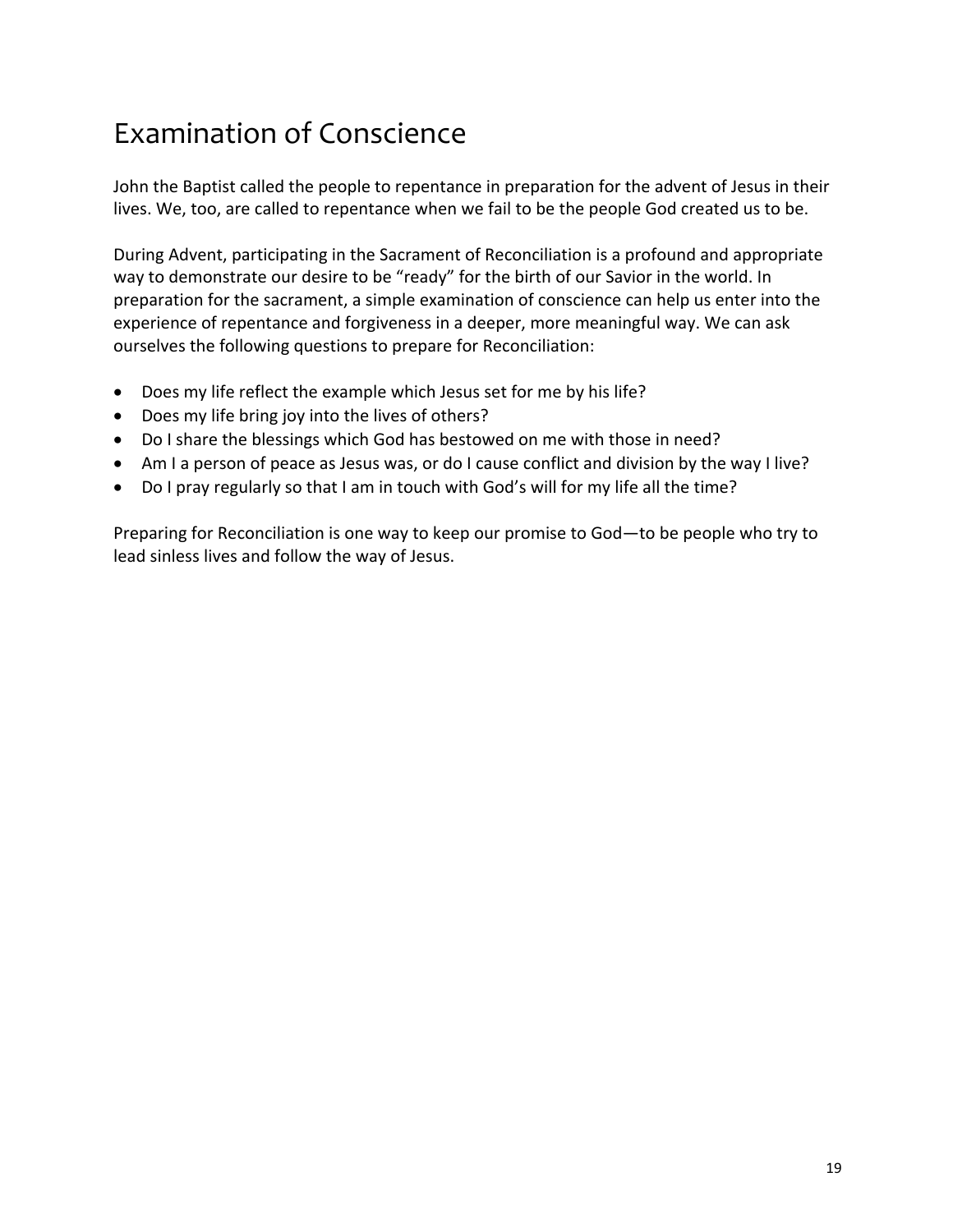# Messenger of Hope

One of the great Advent/Christmas themes is hope. Jesus' entry into the human condition, his acts of love, his suffering, death and resurrection, teach us that there is hope for a better world. The end of the story has already been written, and we *will* live "happily ever after" because our God has redeemed us by the sacrifice of his Son.

How can you be hope for a world filled with suffering, war, hunger and despair? During this holy season, can you commit to:

- Being optimistic and positive when those around you are being negative?
- Looking for the good in each person you encounter?
- Making a donation to an agency like Catholic Relief Services to bring hope to those in the most desperate living conditions?
- Examining your conscience at the end of each day by asking if the world is a little bit better because of your presence in it today?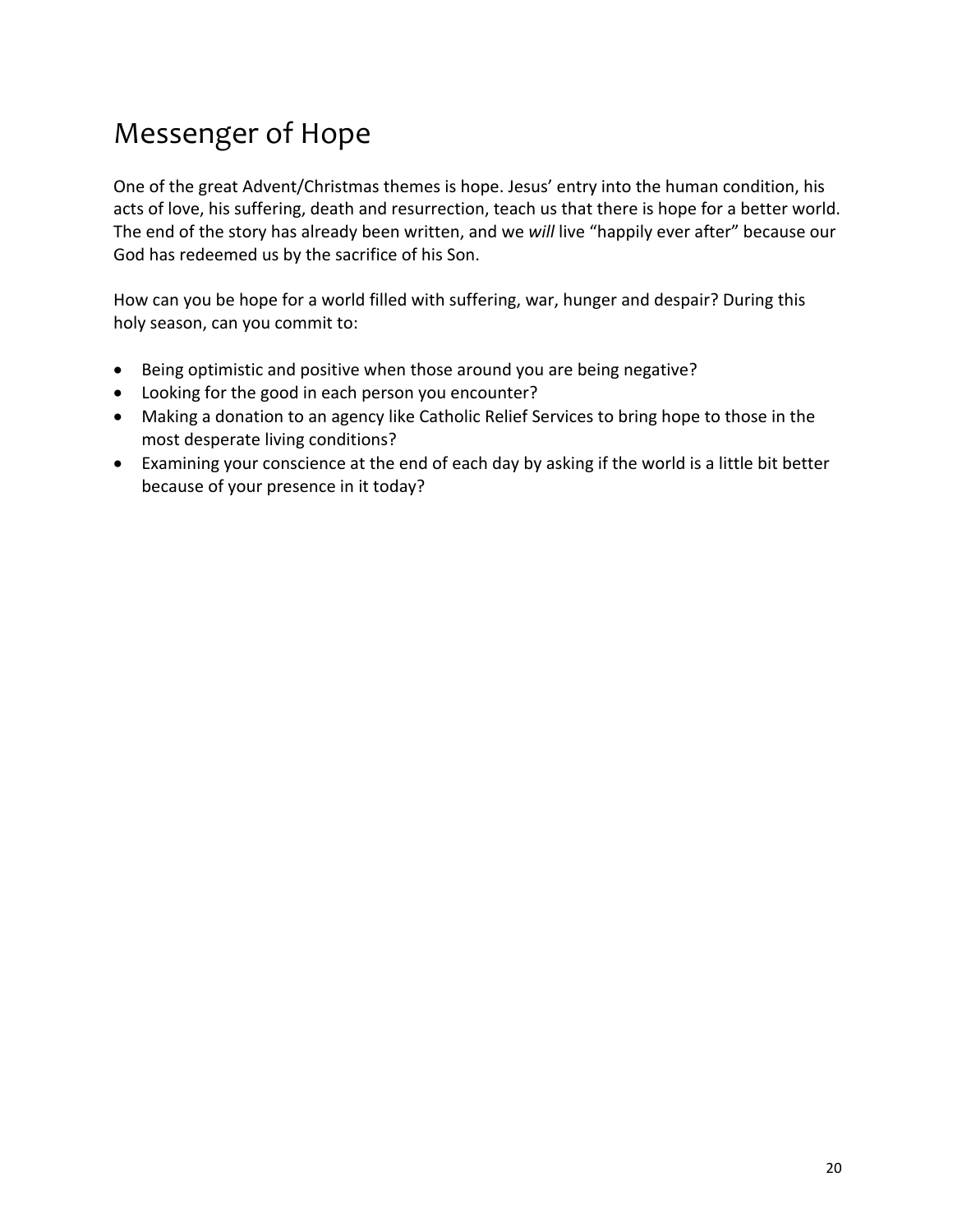# Jesus' Anointed Ones

Messiah means anointed one. Just as Jesus was the anointed one of God, we are called to be Jesus' anointed ones.

Take a small dish, fill it with scented oil, and then bless it, praying the following words while making the sign of the cross over the dish:

We (I) bless this oil in the name of the Father, and of the Son, and of the Holy Spirit. May it remind us that we too are blessed in a special way by God's presence in our lives through his Son and his Spirit.

Take the oil and make the sign of the cross with it on each person's forehead, saying, "You are blessed! Be a blessing to others."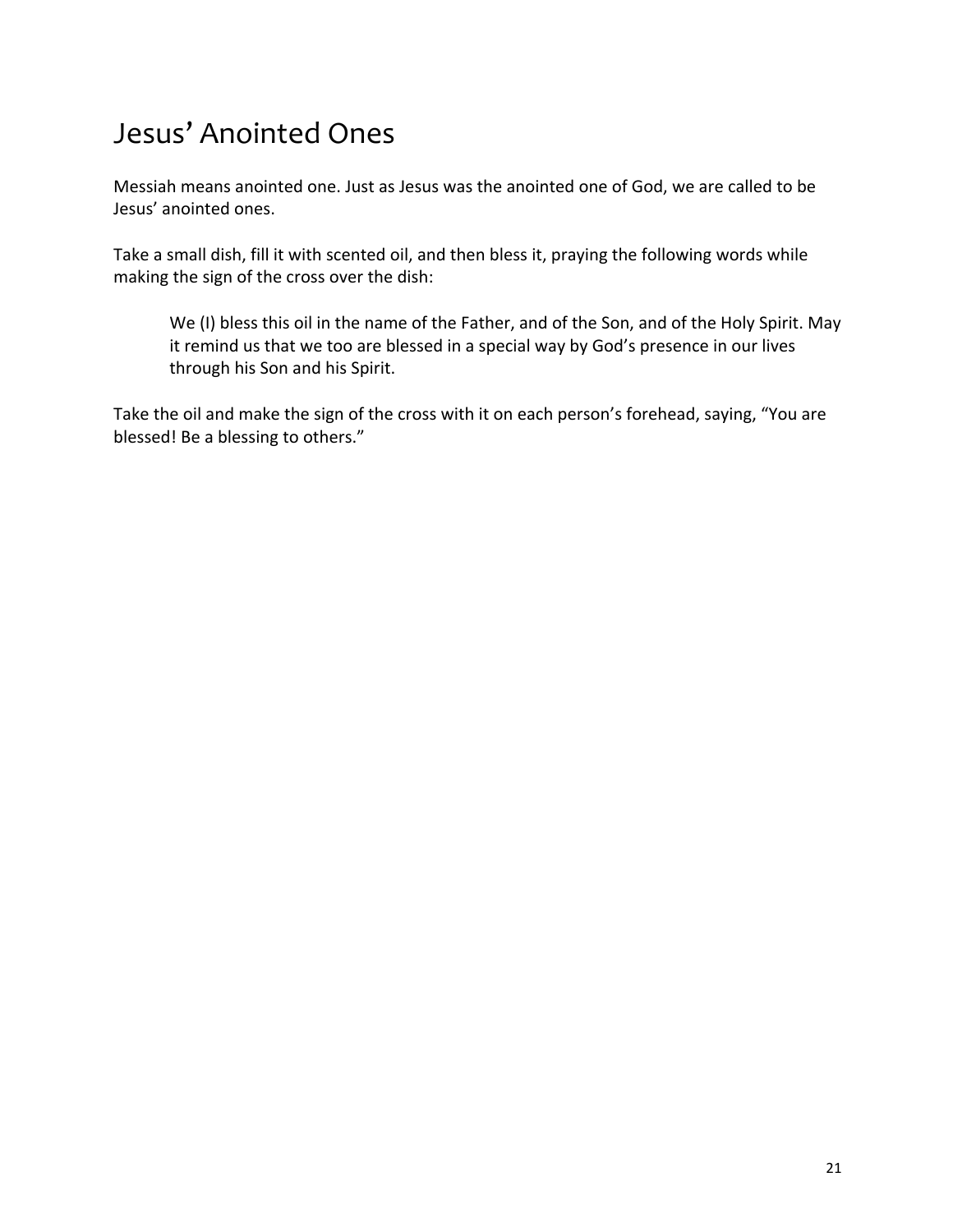# Are You Happy?

Are you a happy person? Do you love being alive?

One of the most precious gifts of Jesus' resurrection is that of joy. We disciples know that our faith story has a happy ending: love really *is* stronger than death, and goodness triumphs over evil—all proven by Jesus' resurrection. That gives us reasons to celebrate and be happy.

Do you share the joy of the resurrection with other people? Do you make your parents, brothers and sisters, teachers and classmates, co-workers and people you meet on the street happy? Here are a few ways you can spread the joy of our faith to others:

- Practice random acts of kindness.
- Make eye contact and smile at strangers.
- Laugh daily.
- Think of three things for which you are grateful before you go to bed each night.
- When you do feel down, talk to someone who can help.
- Remind yourself daily that God loves you with no strings attached. There is nothing you can do to make him stop loving you!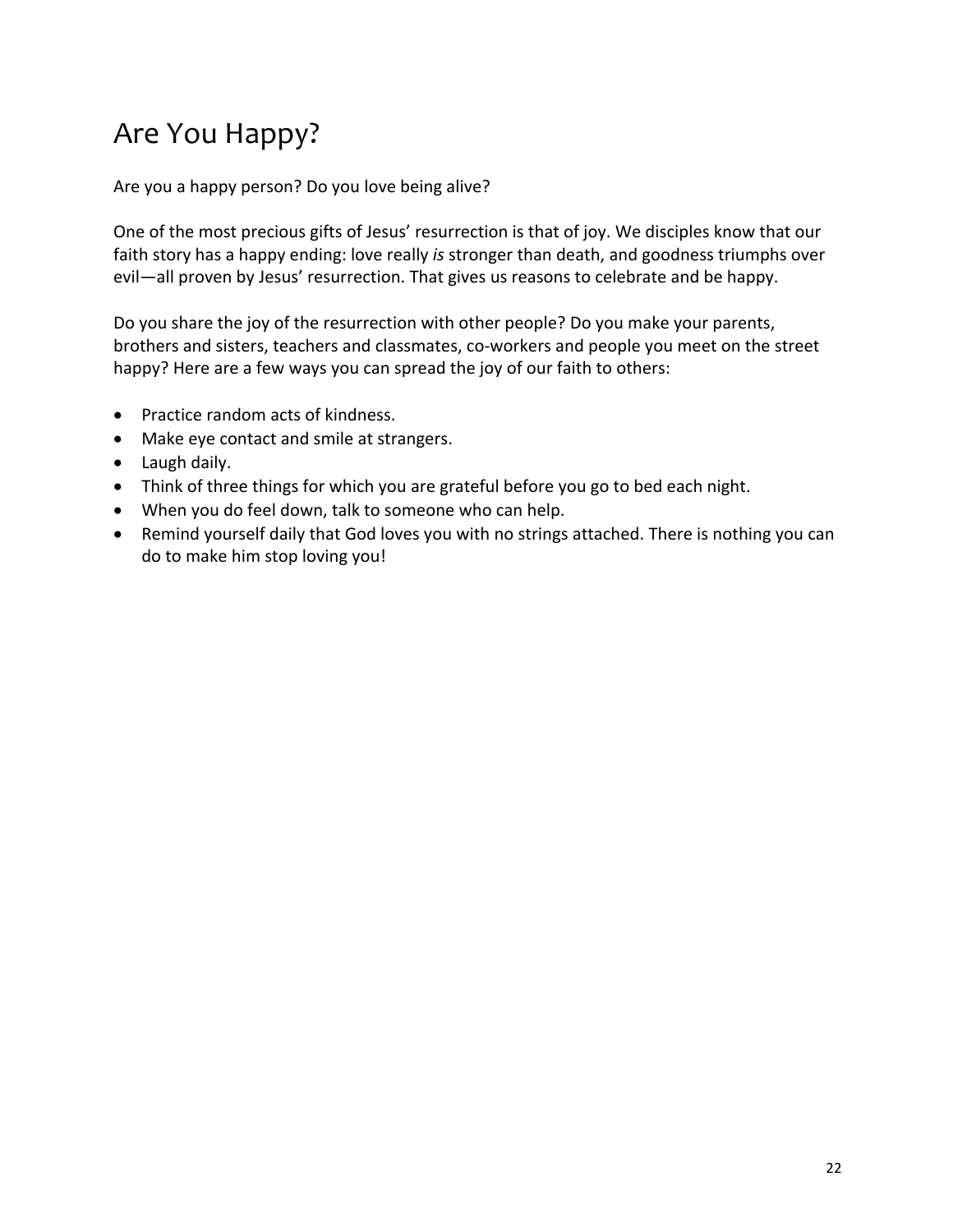#### Discernment

Our lives are touched, shaped, and changed because of the people we love and the people who love us. This was true for the disciples who walked with Jesus on the Road to Emmaus. Jesus took the bread, said the blessing, and the apostles recognized him. Immediately they knew the feeling of being close to Jesus. This breaking of the bread, which we share in Eucharist, sent them to share their experience with others. They were forever changed.

The Easter season provides each of us with a chance to discern what we will do because of our experience of the risen Christ.

- How will I seek out Christ's presence through prayer and participation in the sacraments?
- How will I seek out Christ's presence through my relationship with the poor, through generosity to those in need, and through service?
- How will I share Christ's presence to those who need a sign of hope in their life?
- How will I let Christ's presence call me to something new in my life—new community, new relationships, new way of sharing my time and talents, new way of sharing my life with the world?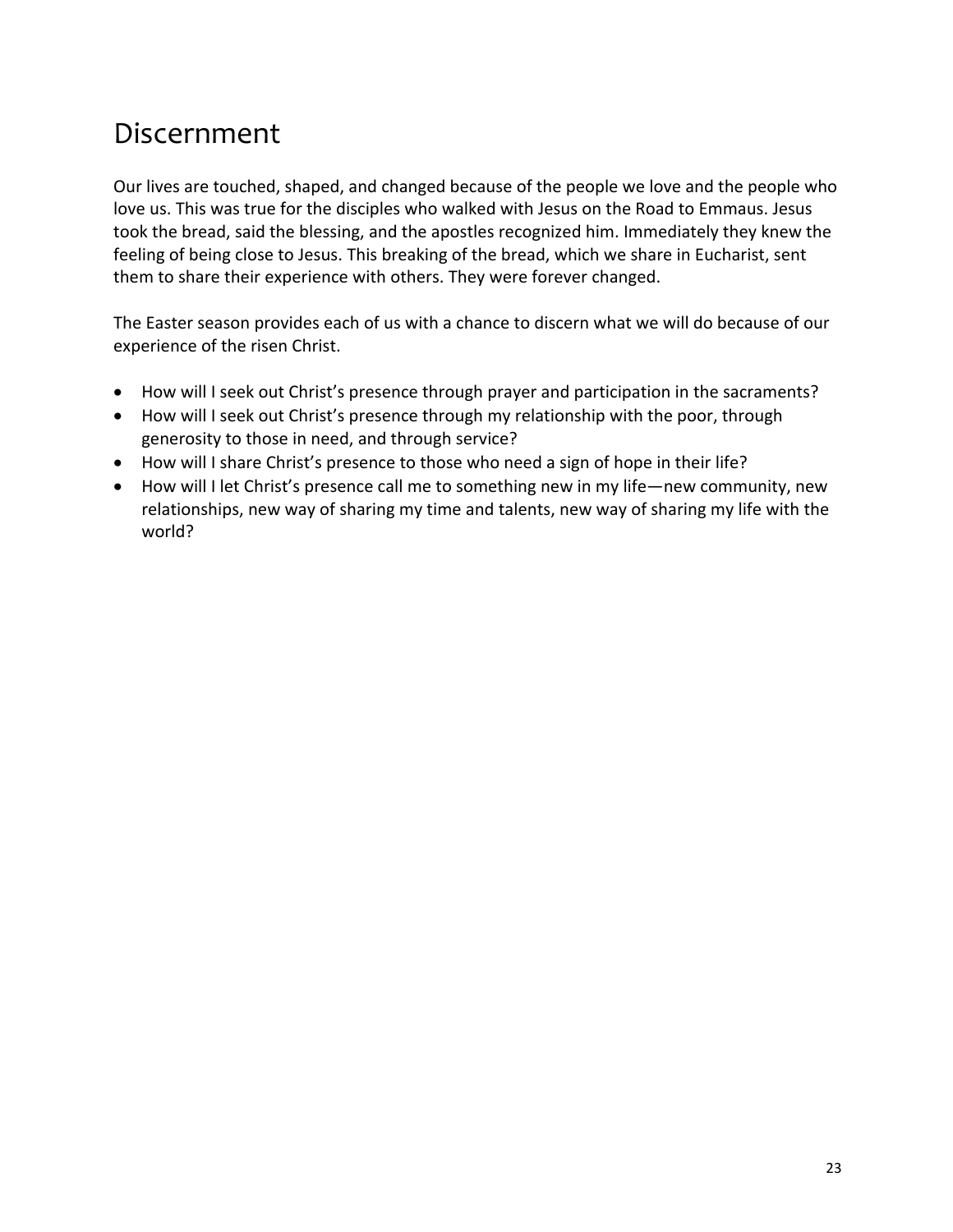### Meet Us in Our Questions

Jesus walked with the Disciples on the Road to Emmaus and joined them in their questions. Acknowledge your questions by gathering with family members for a simple prayer and sharing.

Begin by reading Luke 24:13-27.

Ask members to share: What would you ask Jesus if he was walking on the road with you today? Record the questions without discussion.

After everyone has shared, pray together:

Loving God, bless our questions and our wanderings towards you. Meet us in our questions and guide us to know your heart more closely so that we can understand your will and serve your people. We ask this in the name of Jesus, who walks with us. Amen.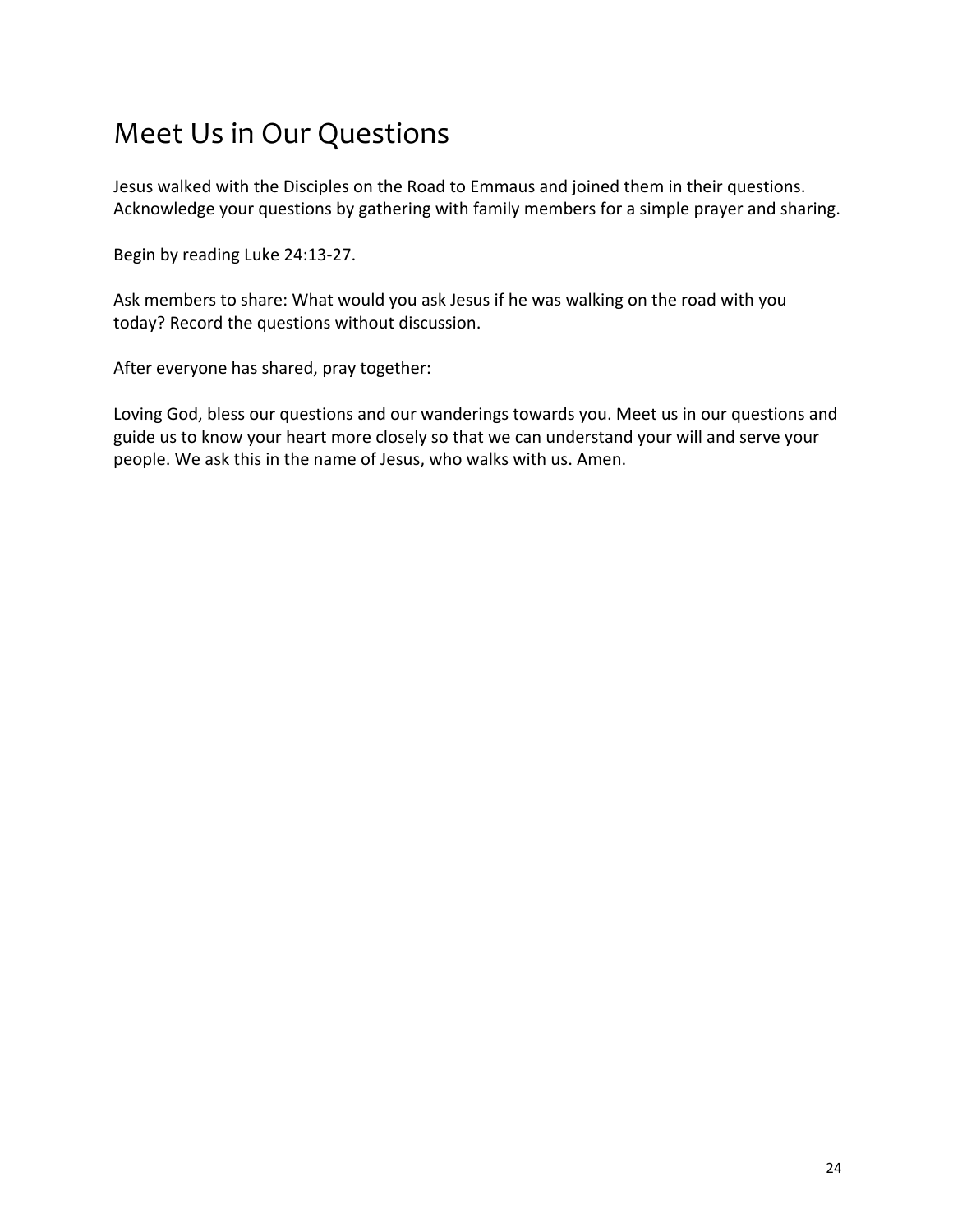# People of Hope

In a holiday appeal from a soup kitchen, a homeless man described his conversion in this way: "I used to be a hopeless drug addict, now I am a drugless hope addict." What would it mean to be a hope addict? It means persisting in hope when that notion is ridiculous, naïve, and contrary to the evidence.

Easter calls us to be people of hope. The disciples, despite their doubts and misunderstandings, saw the risen Christ. There must have been a flicker of hope that sustained their faith from the garden, to Calvary, to the empty tomb, and to the upper room. This hope and faith allowed their eyes to be opened and their lives to be changed.

As Christians, our lives should be a sign that God's love is more powerful than any situation, any crisis, and any tragedy that we may encounter. Take a moment to reflect on hope in your life.

- What do I hope for? For myself, my loved ones, my community, and the world we live in?
- How is my life a sign of hope? With whom do I share my hope?
- What helps me to be more hopeful? What robs me of hope?
- What is one concrete thing I can do to be an Easter sign of hope for others?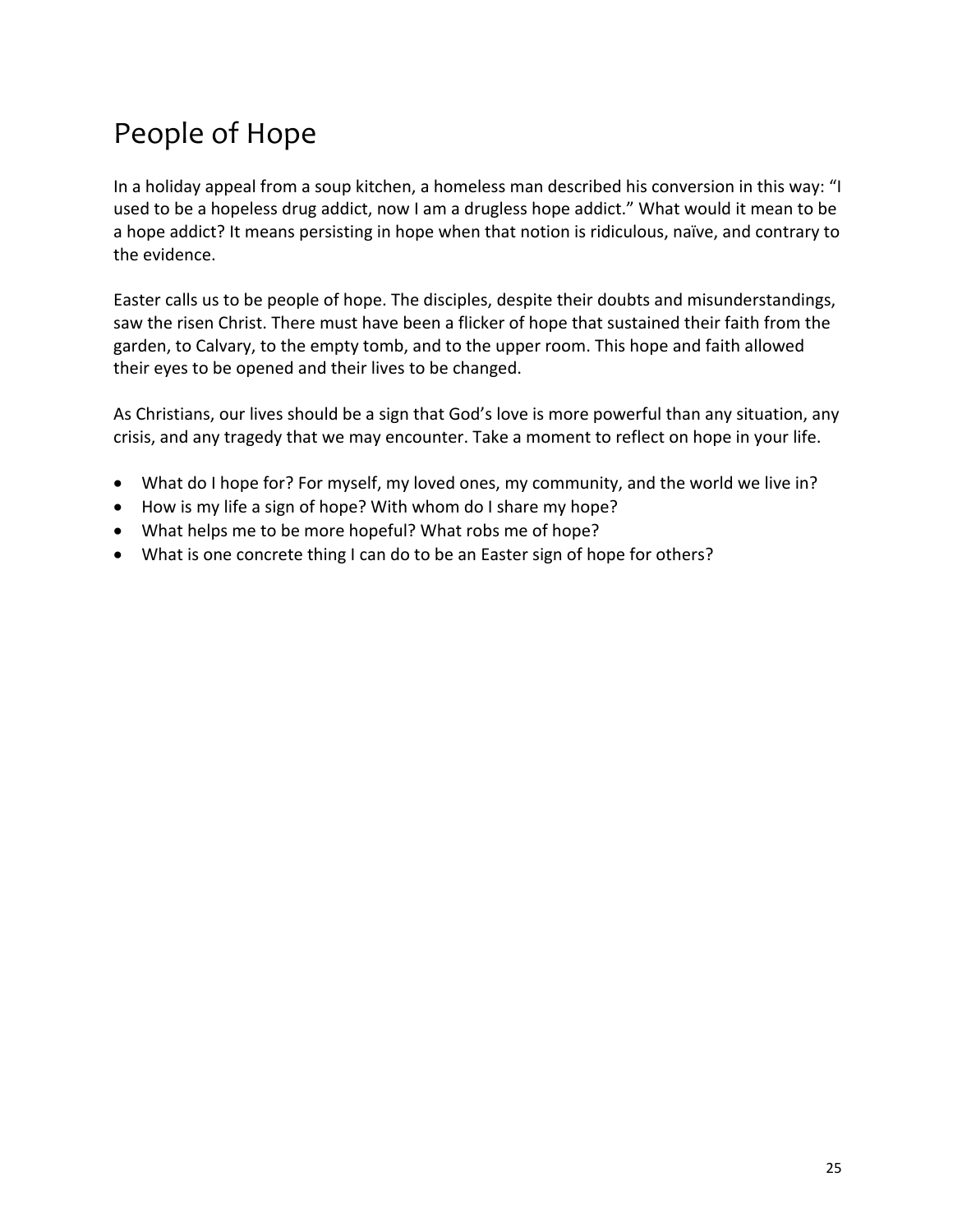# Feed My Sheep

In Jesus' encounter with Peter on the lakeshore (see John 21), he asks Peter, "Do you love me?" Peter responds, "Yes, Lord, you know that I love you." Jesus tells him, "Feed my sheep." In this conversation, Peter is reconciled with Jesus, whom he had betrayed.

How do our lives feed sheep? We are called by the Gospel to make choices about how our lives are part of the healing of the world.

One way that our lives put Jesus' command into practice is through the sharing of our financial resources. Take a moment this Easter season to reflect on how you can share what you have with those most in need. Research local agencies or consider national Catholic agencies such as Catholic Relief Services, and Jesuit Relief Services USA.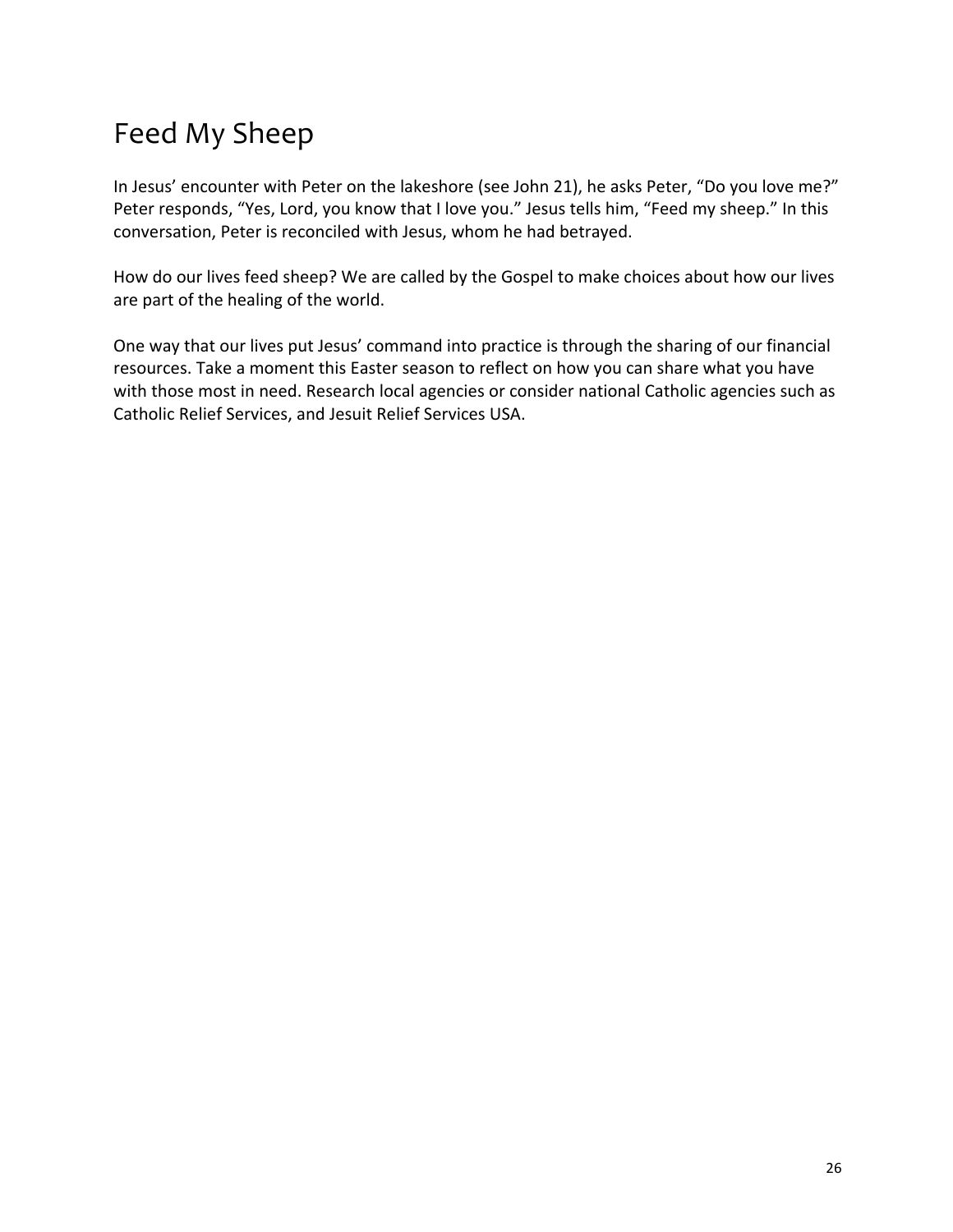# Celebrate Your Baptism

Mark the anniversary of your baptism, or the baptisms of family members.

To prepare for this ritual, place a lit candle, a piece of white cloth, a small vial of scented oil, and a clear dish of water on the table. Then pray the following prayer:

Loving God, today we remember that we were baptized into your family. We became your children. We pray today for the grace to be open to your call and to embrace this call with joy. Help us to bring your good news to those who despair.

Help us to bring Jesus, the bread of life, to those who hunger for you.

Help us to love others as you love us, to forgive others as you forgive us, to heal broken hearts as you heal our own hearts.

We ask this in the name of your Son Jesus and in the Spirit, whose presence in our lives gives us the courage to live as your children. Amen.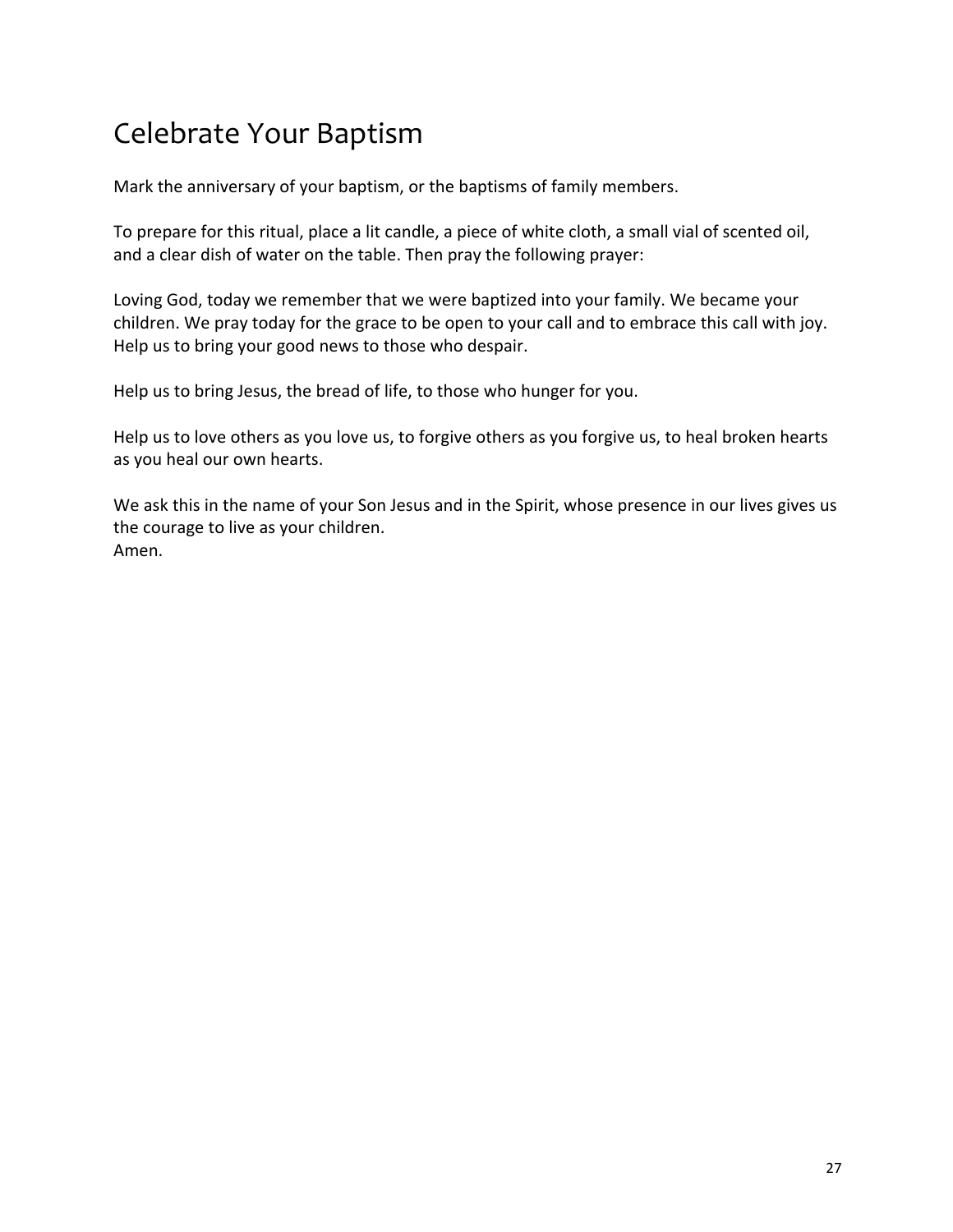# Disciple Acronym

Jesus calls each of us to follow him as a disciple. Using each of the letters in the word disciple, create an acronym to help you illustrate or define what you think the word disciple means.

**Doing the will of God, like treating people nicely.**

**I S C I P L**

**E**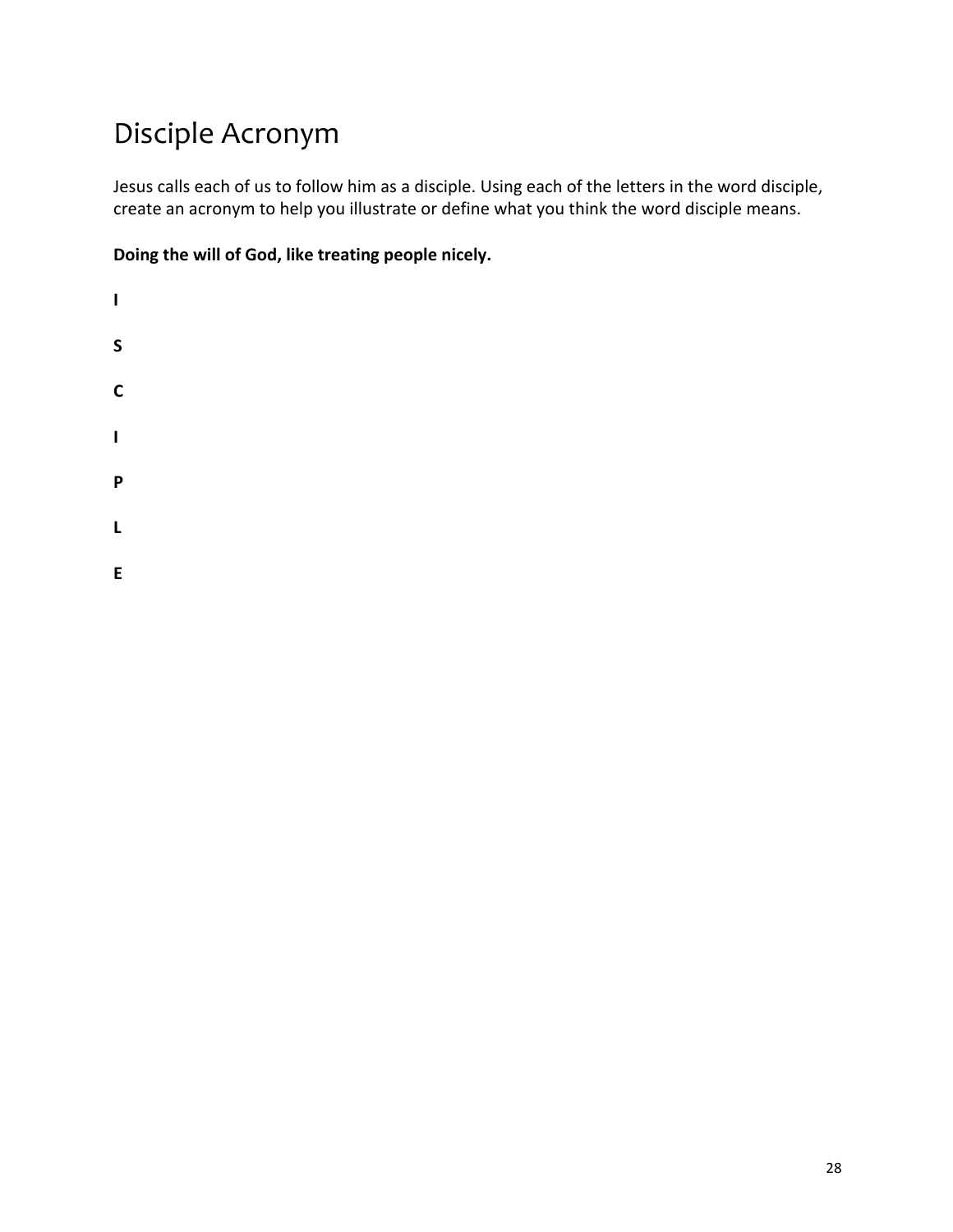## Attitude of Gratitude

At the heart of discipleship is gratitude. It is not guilt or fear that produces a committed disciple, but gratitude. A true disciple of Jesus develops a deep realization that all is gift, that we never deserve the graces God bestows upon us, and that our best response to God's gifts is gratitude.

A deep sense of gratitude has the power to transform our hearts and our world. Gratitude unlocks the fullness of life, turning what we have into enough and more. Discipleship is a grateful response to the gifts and blessings God places before us daily.

This attitude of gratitude is for all moments in our life, not just when life is trouble free. The ability to find something grateful in every situation in which you find yourself is the ability to be a disciple that understands both the cross and the resurrection.

How can we nurture this attitude of gratitude?

- 1. Reclaim the ancient art of writing thank you notes or cards to anyone who gifts you; not just with a physical gift but the gift of time, teaching, coaching, and so on. Be specific about what you are saying thank you for.
- 2. At one point during each day—at the supper meal, at bedtime, and so on—name two things that you are grateful for on this day.
- 3. Create a gratitude box to read each year at Thanksgiving. Throughout the year, write down the things you are grateful for. On Thanksgiving Day open the box and read all the slips. Start a new collection for the following year.
- 4. Host an annual affirmation gathering in which family and friends are given a means to share the gifts they have seen in each other over the past year? Or, as a family, host a monthly meal in which everyone says something they have appreciated about each family member that month.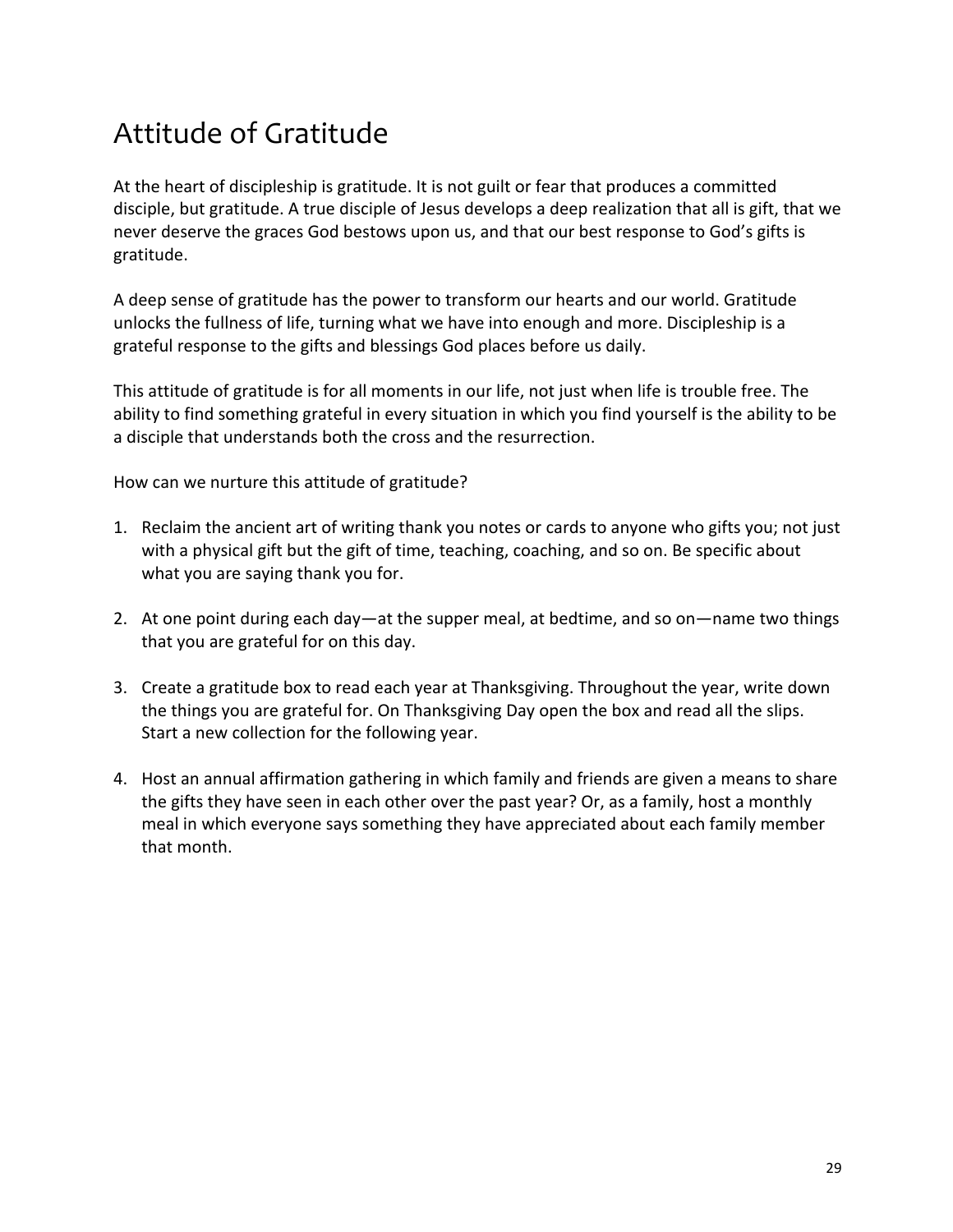# In Thanksgiving for God's Word

Try this simple ritual. You will need a bible and a candle.

Light the candle and open the bible to Isaiah.

Begin by saying:

We gather to celebrate God's word. Words are important. They can praise or hurt someone, sell or buy something. They teach, nurture, and warn us. They help us feel elated or put down. God sent Jesus as His Word to the world to show us the power of love and forgiveness. When we celebrate Eucharist, Jesus is as present to us in the scripture being proclaimed as he is in the consecrated bread and wine.

Discuss together this question:

What is your favorite Scripture story or passage?

Read aloud the passage from Isaiah 55:10-11.

Pray together:

Jesus Christ, Word of God, we believe in the power of your word to take root and bear fruit in our lives. Bless our hearts and minds to be open to your word. May it empower us to live out your words in the world. Amen.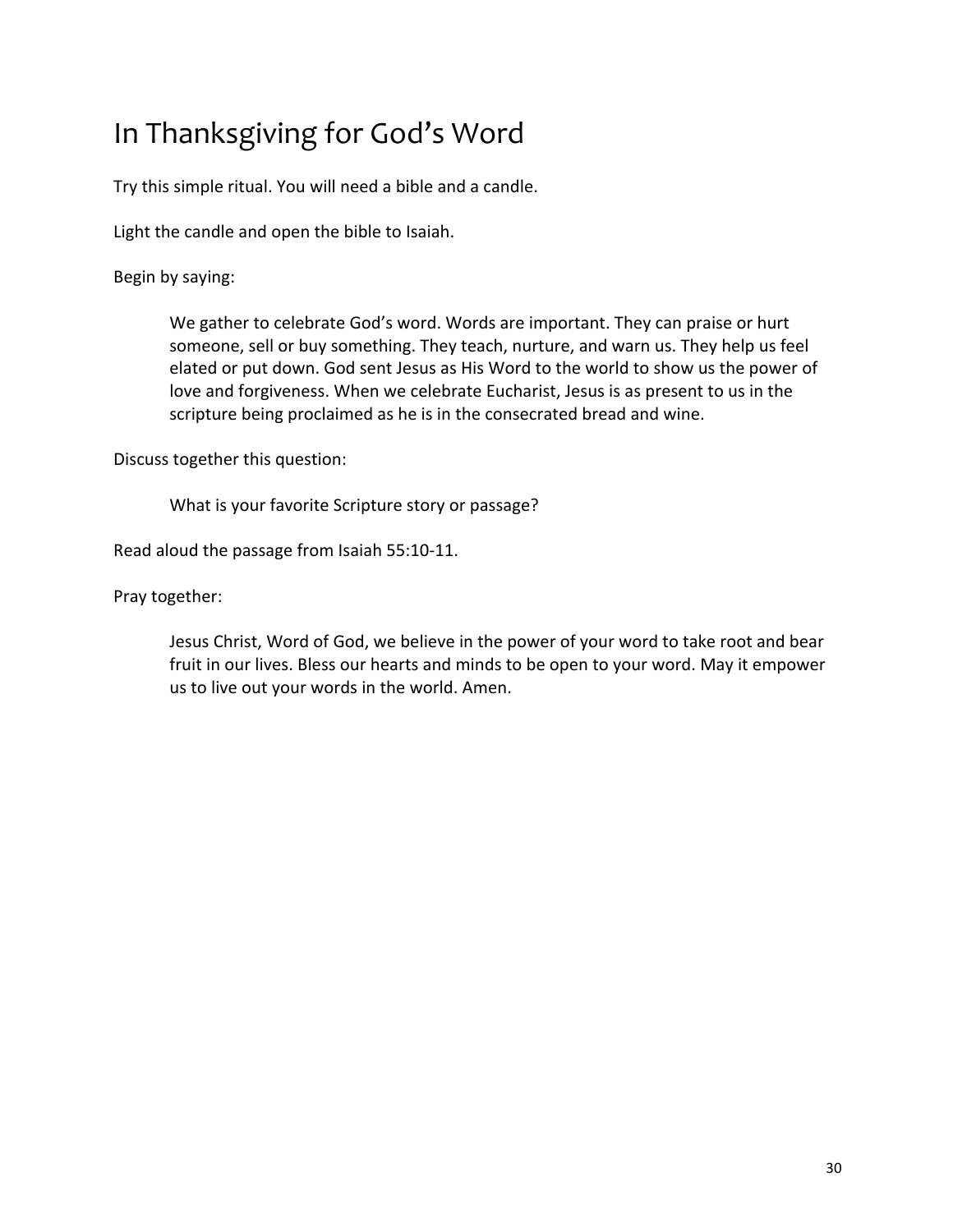### Pick a Parable

People of all ages love stories. Children can learn a great deal about the Gospels when told the stories contained therein.

Try this activity at the dinner table each time your family eats together. Pick a parable in advance and read it over once or twice. When all are seated and eating, tell the story in your own words, as best you can remember. Then sit back and see what conversation follows. If a teaching moment arises out of the story, seize the opportunity. But don't force it. Sometimes, children and others will just want to enjoy the story.

Pick from any of the parables noted in this magazine, or choose from this list:

The Two Debtors, Luke 7:41-42

Mustard Seed, Mark 4:30-32

The Gold Pieces (parable of the talents), Luke 19:12-27

The Lost Sheep, Matthew 18:12-14

The Faithful and the Wicked Servant, Matthew 24:45-51

The Sower, Mark 4:3-20

The Unjust Steward, Luke 16:1-13

Wise and Foolish Virgins, Matthew 25:1-13

The Weeds and Wheat, Matthew 13:24-30

The Pharisee and the Tax Collector, Luke 18:9-14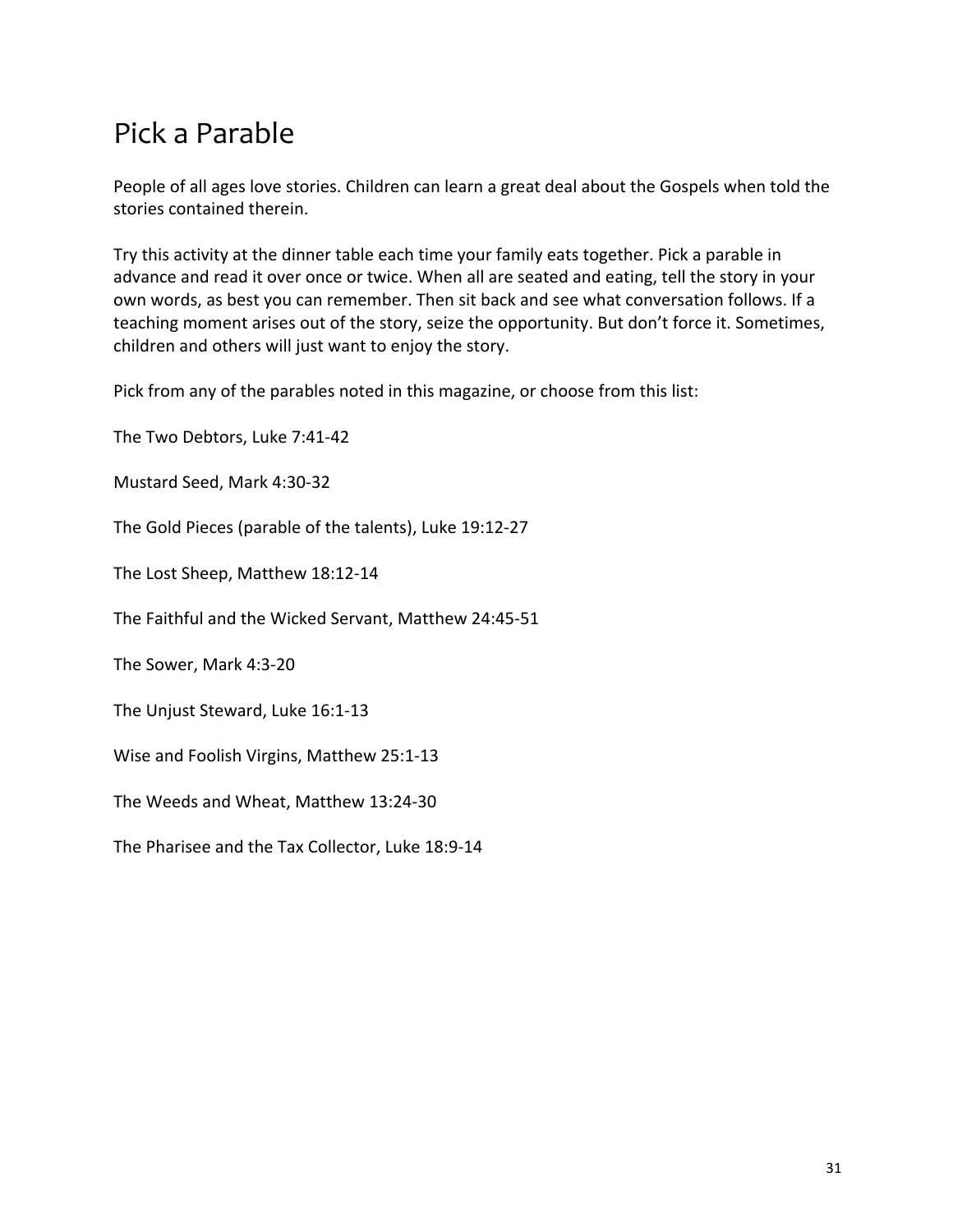# Understanding Parables

In Jesus' day, his listeners easily understood his parables because the images and analogies that Jesus used were common place: baking bread, fishing, planting, herding sheep. Through his parables, Jesus challenged the powerful and educated people, Pharisees and others, but was also understood by common people.

Most of us today can only imagine what it's like to fish for our food, or herd sheep, or raise crops, or even bake bread. Yet the parables still have important lessons for us. We just need to translate the images and analogies to things in our own experience, such as preparing meals, commuting to/from work and school, going to meetings, tending the yard, and so on.

If Jesus taught in your town, what images and analogies would he use in his parables?

Who are the people Jesus would challenge?

Who are the rejected ones whom he would seek to include?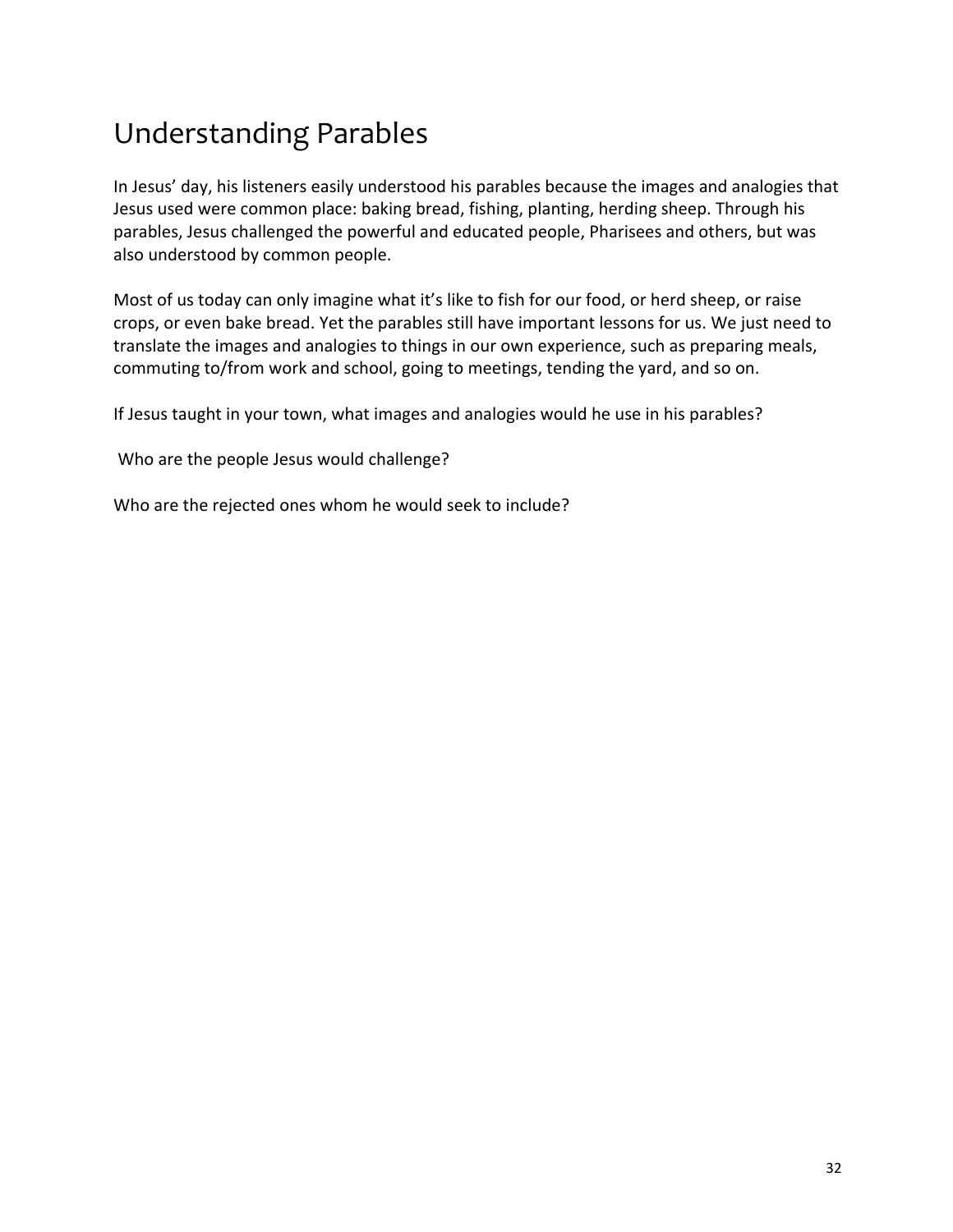# Conversion Through Parables

Jesus used parables to help his listeners realize their personal resistance or blindness to the Good News he was proclaiming. We are given two important tools to help us read the parables and to understand the conversion to which we are challenged.

Put the parable in context. Prior to the parable, who is Jesus talking with, and what are they talking about?

Become aware of your own judgments as a result of the parable. That usually means something within ourselves that needs changing.

Let's use these two tools to help ourselves revisit what we are called to as disciples.

#### **The Parable of the Tenants**

- Step One: Read Mark 12:1-12
- Step Two: Prior to the parable, who was Jesus speaking with, and what were they talking about?
- Step Three: Who do you identify with in this parable? What do you think Jesus is trying to tell his listeners? What behavior and attitudes is he challenging? What is the parable challenging us to do as disciples?

#### **The Parable of the Lost Sheep**

- Step One: Read Matthew 18:10-14.
- Step Two: Prior to the parable, who was Jesus speaking with, and what were they talking about?
- Step Three: Who do you identify with in this parable? What do you think Jesus is trying to tell his listeners? What behavior and attitudes is he challenging? What is the parable challenging us to be and do as disciples?

#### **Parable Three: The Parable of the Unforgiving Servant**

- Step One: Read Matthew 18:21-35.
- Step Two: Prior to the parable, who was Jesus speaking with, and what were they talking about?
- Step Three: Who do you identify with in this parable? What do you think Jesus is trying to tell his listeners? What behavior and attitudes is he challenging? What is the parable challenging us to be and do as disciples?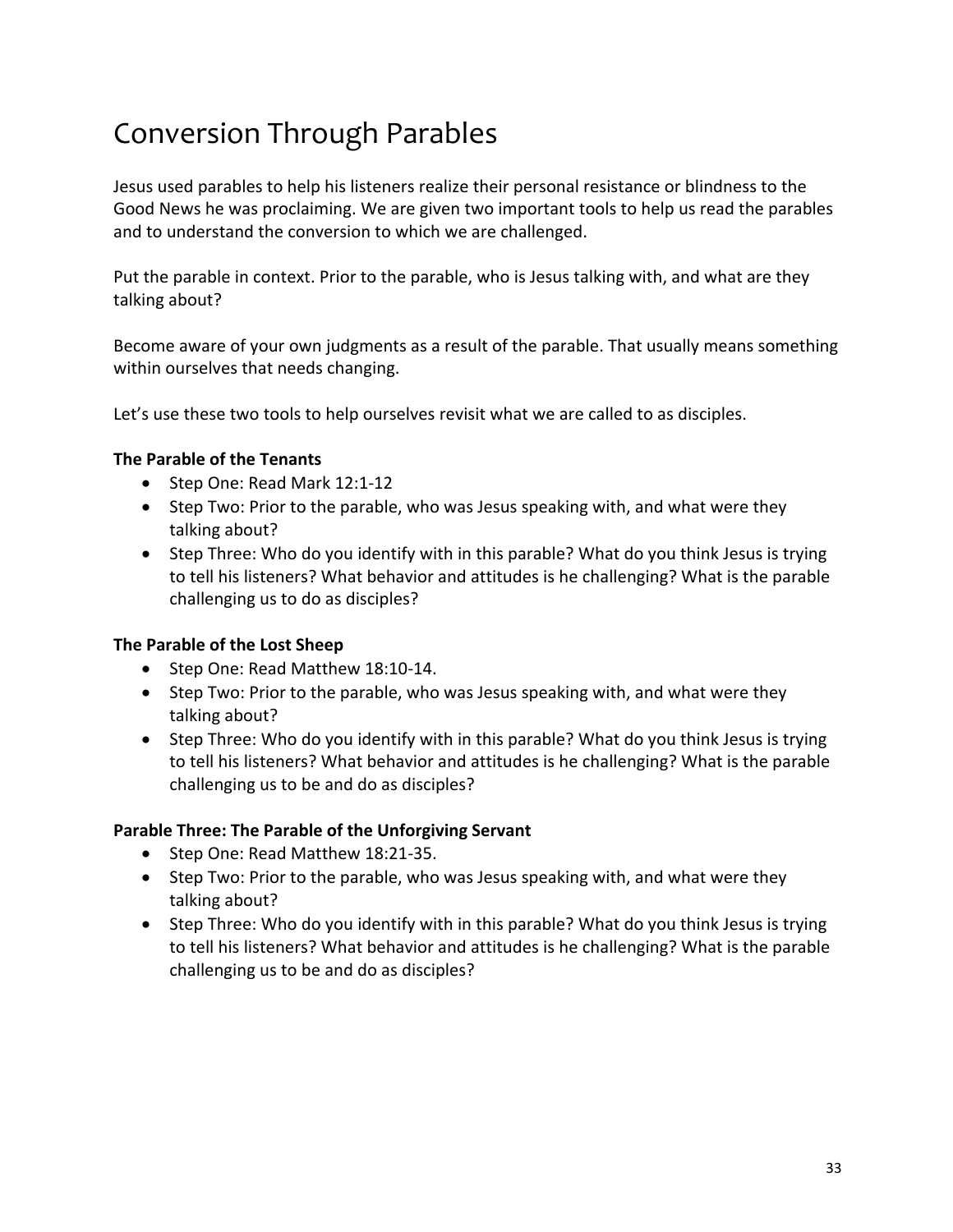## Pearls of Grace

Try this simple ritual as a family, a small group, or as an individual.

Light a candle. Take at least one full minute of silence.

Invite participants to bring to mind "Scriptural Pearls of Grace." These are phrases, passages, verses, or references to stories from the Bible that you carry in your mind and heart. Invite participants to voice these pearls, in soft tones, as they come to mind. No order, just fill the room with sounds and images of the Scriptures.

When the pearls have been voiced, one person can pray aloud: "Lord Jesus you have given us pearls of great price through your Word. We thank you for sustaining us through your Word.

Keep the spirit of quiet and invite participants to bring to mind the people in their lives whom they love, and who love them. Take one full minute of silence. Like before, invite participants to voice the names, in soft tones, of loved ones as they come to mind. No order, just fill the room with names.

When the names have been voiced, one person can pray aloud, "Lord Jesus, your love comes to us through those who love us. Your love goes to them in our love for them. Thank you for loving life into us through all those we carry in our hearts. Amen.